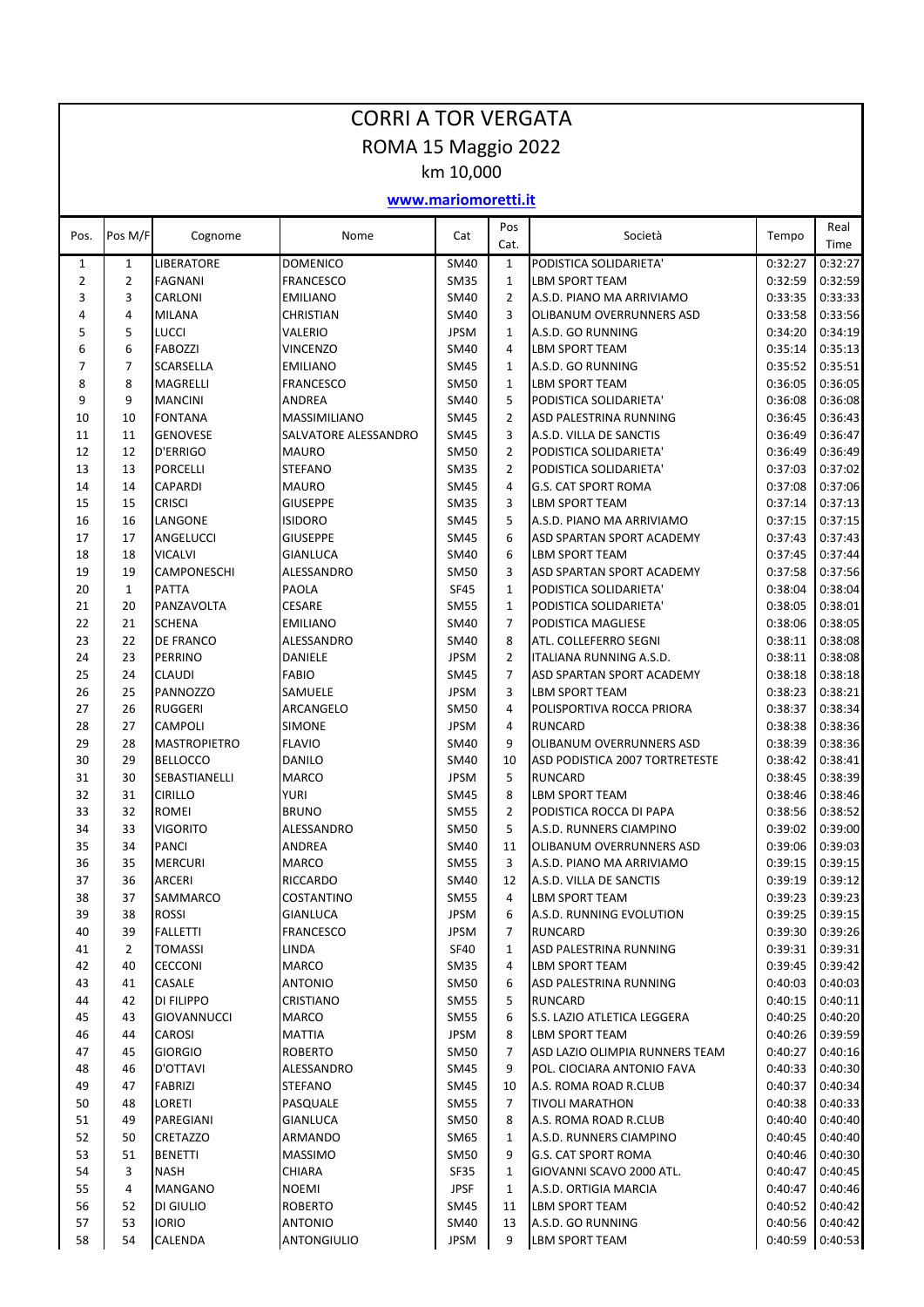| 59  | 55  | ZARATTI            | <b>ANTONIO</b>   | SM50        | 10             | POLISPORTIVA ROCCA PRIORA        | 0:41:01           | 0:40:55 |
|-----|-----|--------------------|------------------|-------------|----------------|----------------------------------|-------------------|---------|
| 60  | 56  | TRINGALI           | <b>DOMENICO</b>  | <b>SM50</b> | 11             | <b>LBM SPORT TEAM</b>            | 0:41:05           | 0:41:05 |
| 61  | 57  | <b>FURCI</b>       | <b>DOMENICO</b>  | SM65        | $\overline{2}$ | ITALIANA RUNNING A.S.D.          | 0:41:12           | 0:41:08 |
| 62  | 58  | VASTO              | <b>NICOLA</b>    | SM50        | 12             | PODISTICA SOLIDARIETA'           | 0:41:16           | 0:41:14 |
| 63  | 59  | GRAMEGNA           | MARCO            | <b>SM35</b> | 5              | ATL. TUSCULUM                    | 0:41:21           | 0:41:07 |
| 64  | 60  | SANTANGELO         | SAVINO           | SM40        | 14             | POLISPORTIVA ROCCA PRIORA        | 0:41:25           | 0:41:21 |
| 65  | 61  | PERROTTA           | <b>MARCO</b>     | <b>JPSM</b> | 10             | A.S.D. GO RUNNING                | 0:41:26           | 0:41:20 |
| 66  | 5   |                    |                  | <b>SF45</b> | $\overline{2}$ |                                  | 0:41:29           | 0:41:29 |
|     |     | <b>MAGRINI</b>     | SIMONA           |             |                | OLIBANUM OVERRUNNERS ASD         |                   |         |
| 67  | 62  | DI GRAZIA          | ALESSANDRO       | SM45        | 12             | A.S.D. GO RUNNING                | 0:41:37           | 0:41:33 |
| 68  | 63  | <b>ULPIANI</b>     | <b>STEFANO</b>   | SM40        | 15             | A.S.D. GO RUNNING                | 0:41:43           | 0:41:26 |
| 69  | 64  | <b>FRUSTAGLI</b>   | PASQUALE         | <b>SM55</b> | 8              | A.S.D. GO RUNNING                | 0:41:43           | 0:41:26 |
| 70  | 65  | <b>CIAMPA</b>      | <b>MARCO</b>     | <b>SM55</b> | 9              | ASD SPARTAN SPORT ACADEMY        | 0:41:47           | 0:41:33 |
| 71  | 66  | DE PASCALIS        | PASQUALE         | <b>SM50</b> | 13             | ASD SPARTAN SPORT ACADEMY        | 0:41:49           | 0:41:41 |
| 72  | 67  | <b>TINE</b>        | TITO             | <b>SM45</b> | 13             | ASD PODISTICA 2007 TORTRETESTE   | 0:41:50           | 0:41:47 |
| 73  | 68  | PANDOLFI COSTANTI  | <b>CLAUDIO</b>   | <b>SM55</b> | 10             | A.S.D. CAFFARELLA RUNNERS        | 0:41:55           | 0:41:55 |
| 74  | 69  | SVIZZERO           | NAZZARENO        | <b>SM50</b> | 14             | PODISTICA SOLIDARIETA'           | 0:42:02           | 0:41:49 |
| 75  | 6   | COLONNELLI         | ILARIA           | SF40        | 2              | PODISTICA CIAMPINO               | 0:42:02           | 0:42:02 |
| 76  | 70  | LONGOBARDI         | <b>GIOVANNI</b>  | <b>SM55</b> | 11             | ASD PODISTICA 2007 TORTRETESTE   | 0:42:03           | 0:41:59 |
| 77  | 71  | <b>RUIZ CALERO</b> | <b>DAVID</b>     | SM45        | 14             | PODISTICA SOLIDARIETA'           | 0:42:06           | 0:42:04 |
| 78  | 72  | NISTICO'           | <b>FORTUNATO</b> | SM55        | 12             | <b>G.S. CAT SPORT ROMA</b>       | 0:42:07           | 0:42:02 |
| 79  | 73  | ARZANO             | ALESSANDRO       | <b>JPSM</b> | 11             | <b>GENZANO MARATHON</b>          | 0:42:09           | 0:42:02 |
|     |     |                    |                  |             |                |                                  |                   | 0:42:11 |
| 80  | 74  | <b>GENOVESE</b>    | <b>GERMANO</b>   | SM40        | 16             | A.S.D. VILLA DE SANCTIS          | 0:42:17           |         |
| 81  | 75  | <b>DESIDERI</b>    | <b>CLAUDIO</b>   | SM45        | 15             | OLIBANUM OVERRUNNERS ASD         | 0:42:21           | 0:42:10 |
| 82  | 76  | VINCI              | <b>MASSIMO</b>   | <b>SM55</b> | 13             | <b>ASD SPARTAN SPORT ACADEMY</b> | 0:42:23           | 0:42:20 |
| 83  | 77  | CASTELLUCCIO       | <b>PINO</b>      | SM50        | 15             | PODISTICA SOLIDARIETA'           | 0:42:34           | 0:42:34 |
| 84  | 78  | CARNEVALI          | <b>UMBERTO</b>   | <b>SM50</b> | 16             | A.S.D. RUNNING EVOLUTION         | 0:42:36           | 0:42:33 |
| 85  | 79  | DE LUCA            | <b>CHRISTIAN</b> | <b>JPSM</b> | 12             | PODISTICA ROCCA DI PAPA          | 0:42:37           | 0:42:33 |
| 86  | 80  | <b>MARIANI</b>     | <b>FABIO</b>     | SM45        | 16             | A.S.D. LIRI RUNNERS              | 0:42:44           | 0:42:32 |
| 87  | 7   | <b>POMPONI</b>     | <b>STEFANIA</b>  | SF45        | 3              | PODISTICA SOLIDARIETA'           | 0:42:45           | 0:42:43 |
| 88  | 81  | <b>MANCINI</b>     | <b>VINCENZO</b>  | <b>SM50</b> | 17             | ASD SPARTAN SPORT ACADEMY        | 0:42:48           | 0:42:34 |
| 89  | 82  | LAGNA              | <b>MARCO</b>     | SM50        | 18             | A.S.D. VILLA DE SANCTIS          | 0:42:50           | 0:42:39 |
| 90  | 8   | <b>TSYUPKA</b>     | <b>NATALIYA</b>  | SF35        | $\overline{2}$ | ITALIANA RUNNING A.S.D.          | 0:42:52           | 0:42:48 |
| 91  | 83  | <b>CERACCHI</b>    | ALESSANDRO       | SM45        | 17             | A.S.D. GO RUNNING                | 0:42:55           | 0:42:43 |
| 92  | 84  | <b>FRASCA</b>      | LEANDRO          | SM60        | $\mathbf{1}$   | POL. CIOCIARA ANTONIO FAVA       | 0:42:59           | 0:42:55 |
|     |     |                    |                  |             |                |                                  |                   |         |
| 93  | 85  | <b>BLANDINO</b>    | ANDREA           | SM45        | 18             | ITALIANA RUNNING A.S.D.          | 0:43:07           | 0:43:04 |
| 94  | 86  | TURIANELLI         | <b>MASSIMO</b>   | <b>SM55</b> | 14             | A.S.D. VILLA DE SANCTIS          | 0:43:19           | 0:43:08 |
| 95  | 87  | CASTELLANO         | <b>MASSIMO</b>   | <b>SM50</b> | 19             | A.S.D. RUNNING EVOLUTION         | 0:43:27           | 0:43:19 |
| 96  | 88  | <b>PETRUZZI</b>    | PIERPAOLO        | <b>SM50</b> | 20             | OLIBANUM OVERRUNNERS ASD         | 0:43:27           | 0:43:16 |
| 97  | 89  | LEMBO              | <b>GIUSEPPE</b>  | SM35        | 6              | A.S.D. PIANO MA ARRIVIAMO        | 0:43:29           | 0:43:22 |
| 98  | 90  | <b>PAUSELLI</b>    | <b>CLAUDIO</b>   | SM60        | $\overline{2}$ | <b>TIVOLI MARATHON</b>           | 0:43:31           | 0:43:25 |
| 99  | 91  | <b>NAPOLEONI</b>   | <b>OTTAVIO</b>   | <b>SM50</b> | 21             | GIOVANNI SCAVO VELLETRI          | $0:43:40$ 0:43:11 |         |
| 100 | 92  | <b>MERCURI</b>     | <b>TIZIANO</b>   | SM60        | 3              | A.S.D. PIANO MA ARRIVIAMO        | 0:43:41           | 0:43:30 |
| 101 | 93  | <b>VITALE</b>      | <b>STEFANO</b>   | <b>SM50</b> | 22             | A.S. ATL. ROCCA DI PAPA          | 0:43:43           | 0:43:34 |
| 102 | 94  | MELONI             | <b>LUCIANO</b>   | <b>SM55</b> | 15             | ITALIANA RUNNING A.S.D.          | 0:43:50           | 0:43:47 |
| 103 | 95  | <b>CACCIOTTI</b>   | <b>FABRIZIO</b>  | SM45        | 19             | LBM SPORT TEAM                   | 0:43:50           | 0:43:36 |
| 104 | 96  | VIGNOLA            | ALESSANDRO       | SM45        | 20             | <b>RUNCARD</b>                   | 0:44:04           | 0:43:52 |
| 105 | 97  | ORTOLANI           | <b>FRANCESCO</b> | SM50        | 23             | <b>G.S. CAT SPORT ROMA</b>       | 0:44:09           | 0:43:37 |
|     |     |                    |                  |             |                | <b>G.S. CAT SPORT ROMA</b>       |                   |         |
| 106 | 98  | MOSCONI            | <b>FEDERICO</b>  | SM35        | 7              |                                  | 0:44:11           | 0:43:51 |
| 107 | 99  | <b>ACCIARI</b>     | CLAUDIO          | SM65        | 3              | PODISTICA ROCCA DI PAPA          | 0:44:13           | 0:44:08 |
| 108 | 9   | DI BIAGIO          | DANIELA          | SF45        | 4              | A.S.D. GO RUNNING                | 0:44:13           | 0:44:02 |
| 109 | 100 | FRANGELLA          | ALESSANDRO       | SM35        | 8              | <b>GSBR</b>                      | 0:44:14           | 0:44:00 |
| 110 | 101 | <b>BITOCCHI</b>    | <b>MIRKO</b>     | SM35        | 9              | <b>TIVOLI MARATHON</b>           | 0:44:16           | 0:44:09 |
| 111 | 102 | <b>TRINCHESE</b>   | <b>FELICE</b>    | JPSM        | 13             | <b>RUNCARD</b>                   | 0:44:17           | 0:44:01 |
| 112 | 10  | <b>CELLI</b>       | LUCIA            | <b>JPSF</b> | 2              | <b>RUNCARD</b>                   | 0:44:20           | 0:44:11 |
| 113 | 11  | <b>BABALIC</b>     | ANISOARA         | <b>SF50</b> | 1              | ITALIANA RUNNING A.S.D.          | 0:44:21           | 0:44:18 |
| 114 | 103 | GRANELLI           | MARCO            | SM45        | 21             | A.S.D. GO RUNNING                | 0:44:27           | 0:43:54 |
| 115 | 104 | <b>COSTANTINO</b>  | MARCO            | <b>JPSM</b> | 14             | <b>RUNCARD</b>                   | 0:44:28           | 0:44:09 |
| 116 | 105 | BALZAMONTI         | DANIELE          | SM40        | 17             | A.S.D. GO RUNNING                | 0:44:30           | 0:44:16 |
| 117 | 106 | PESCETELLI         | <b>FABIO</b>     | SM60        | 4              | <b>GIOVANNI SCAVO VELLETRI</b>   | 0:44:31           | 0:44:01 |
|     |     |                    |                  |             |                |                                  |                   |         |
| 118 | 107 | MAGNANTE           | LUCA             | SM45        | 22             | A.S.D. GO RUNNING                | 0:44:33           | 0:44:26 |
| 119 | 108 | PIZZUTI            | FABIO            | SM50        | 24             | ASD SPARTAN SPORT ACADEMY        | 0:44:36           | 0:44:30 |
| 120 | 109 | <b>MENTA</b>       | MARCO            | <b>JPSM</b> | 15             | A.S.D. CAFFARELLA RUNNERS        | 0:44:38           | 0:44:34 |
| 121 | 110 | D'AGOSTINO         | MAURO            | SM45        | 23             | A.S.D. PIANO MA ARRIVIAMO        | 0:44:38           | 0:44:19 |
| 122 | 12  | <b>CECCONI</b>     | ELISABETTA       | SF45        | 5              | TIBURTINA RUNNING ROMA A.S.D.    | 0:44:41           | 0:44:29 |
| 123 | 111 | <b>GRECI</b>       | <b>MASSIMO</b>   | SM50        | 25             | ASD PALESTRINA RUNNING           | 0:44:44           | 0:44:36 |
| 124 | 112 | <b>STRAFONDA</b>   | <b>GIANNI</b>    | SM40        | 18             | <b>TIVOLI MARATHON</b>           | 0:44:45           | 0:44:38 |
| 125 | 113 | <b>MANCUSO</b>     | FRANCESCO        | SM40        | 19             | <b>LBM SPORT TEAM</b>            | 0:44:47           | 0:44:26 |
|     |     |                    |                  |             |                |                                  |                   |         |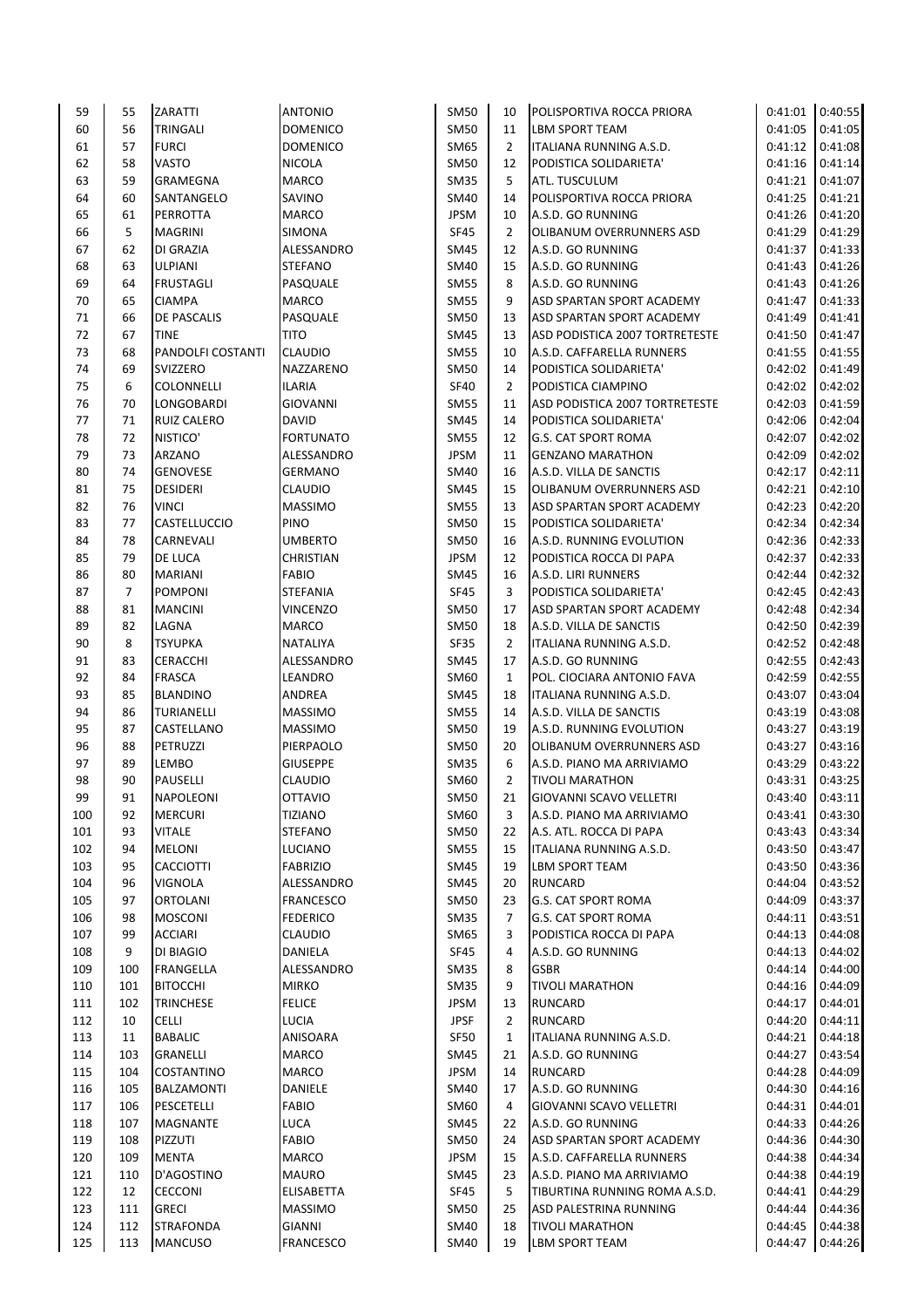| 126 | 114 | <b>MADONNA</b>     | <b>MAURO</b>          | SM40        | 20 | PUROSANGUE ATHLETICS CLUB       | 0:44:50            | 0:44:44 |
|-----|-----|--------------------|-----------------------|-------------|----|---------------------------------|--------------------|---------|
| 127 | 115 | <b>FEDERICO</b>    | <b>GIANLUCA</b>       | <b>SM45</b> | 24 | OLIBANUM OVERRUNNERS ASD        | 0:44:50            | 0:44:38 |
| 128 | 13  | <b>GIUNCHI</b>     | ANNA                  | <b>SF40</b> | 3  | A.S.D. ESERCITO CECCHIGNOLA     | 0:44:53            | 0:44:52 |
| 129 | 116 | <b>ACCARINO</b>    | <b>FRANCESCO</b>      | <b>SM50</b> | 26 | A.S.D. VILLA DE SANCTIS         | 0:44:55            | 0:44:40 |
| 130 | 117 | <b>MELONI</b>      | <b>SIMONE</b>         | SM45        | 25 | PODISTICA SOLIDARIETA'          | 0:44:56            | 0:44:51 |
| 131 | 118 | YAMADA             | TAKESHI               | <b>JPSM</b> | 16 | <b>G.S. CAT SPORT ROMA</b>      | 0:44:56            | 0:44:37 |
| 132 | 119 | <b>GOGLIA</b>      | <b>CARMINE</b>        | <b>SM45</b> | 26 | <b>RUNCARD</b>                  | 0:44:57            | 0:44:41 |
| 133 | 120 | <b>DEL GIOVANE</b> | <b>IVANO</b>          | <b>SM55</b> | 16 | PODISTICA POMEZIA A.S.D.        | 0:44:57            | 0:44:52 |
| 134 | 121 | AVALLONE           | ALESSANDRO            | SM40        | 21 | CALCATERRA SPORT ASD            | 0:44:58            | 0:44:27 |
| 135 | 122 | SCARAMELLA         | <b>GIULIANO</b>       | SM60        | 5  | A.S.D. GO RUNNING               | 0:44:58            | 0:44:46 |
| 136 | 123 | SACCO              | <b>STEFANO</b>        | SM45        | 27 | A.S.D. GO RUNNING               | 0:44:59            | 0:44:46 |
| 137 | 124 | DI STAZIO          | <b>FABRIZIO</b>       | SM40        | 22 | OLIBANUM OVERRUNNERS ASD        | 0:44:59            | 0:44:48 |
| 138 | 125 | SABATINI           | MASSIMILIANO          | <b>SM45</b> | 28 | ATL. TUSCULUM                   | 0:45:01            | 0:44:51 |
| 139 | 14  | RANIERI            | <b>ILARIA</b>         | <b>JPSF</b> | 3  | LBM SPORT TEAM                  | 0:45:03            | 0:44:55 |
| 140 | 126 | SABUZI             | <b>FRANCESCO</b>      | <b>SM45</b> | 29 | A.S.D. ATL. VILLA GUGLIELMI     | 0:45:05            | 0:44:42 |
| 141 | 127 | FERRARA            | MARCELLO              | <b>SM45</b> | 30 | A.S.D. GO RUNNING               | 0:45:06            | 0:44:45 |
| 142 | 128 | PANARESE           | <b>GIOVANNI</b>       | SM40        | 23 | A.S.D. GO RUNNING               | 0:45:06            | 0:44:46 |
| 143 | 129 | CANNUCCIA          | <b>SIMONE</b>         | <b>SM45</b> | 31 | A.S.D. RUNNING EVOLUTION        | 0:45:07            | 0:44:57 |
| 144 | 130 | <b>NARDI</b>       | LONGINO               | SM45        | 32 | <b>RUNCARD</b>                  | 0:45:14            | 0:45:08 |
| 145 | 131 | <b>PUCCI</b>       | MARCELLO              | <b>SM50</b> | 27 | PUROSANGUE ATHLETICS CLUB       | 0:45:17            | 0:45:11 |
| 146 | 132 | <b>BLUNDO</b>      | <b>MATTEO</b>         | <b>SM35</b> | 10 | ASD PALESTRINA RUNNING          | 0:45:18            | 0:45:11 |
| 147 | 133 | TAMAGNINI          | <b>MICHELE</b>        | <b>SM50</b> | 28 | A.S.D. AMATORI ATLETICA POMEZIA | 0:45:21            | 0:45:12 |
| 148 | 134 | <b>GASPONI</b>     | <b>GIANLUCA</b>       | SM45        | 33 | ATL. TUSCULUM                   | 0:45:27            | 0:45:05 |
| 149 | 135 | <b>NERONI</b>      | <b>ROBERTO</b>        | <b>SM55</b> | 17 | BIANCO MODA SPORT CIAMPINO ASD  | 0:45:28            | 0:45:24 |
| 150 | 136 | DI VINCENZO        | <b>GIULIANO</b>       | <b>SM50</b> | 29 | LBM SPORT TEAM                  | 0:45:28            | 0:45:22 |
| 151 | 137 | <b>ROSCIOLI</b>    | <b>MAURO</b>          | <b>SM50</b> | 30 | A.S.D. RUNNING EVOLUTION        | 0:45:29            | 0:45:10 |
| 152 | 138 | <b>ECKER</b>       | ALESSANDRO            | <b>SM35</b> | 11 | LBM SPORT TEAM                  | 0:45:30            | 0:45:23 |
| 153 | 139 | <b>BORCAN</b>      | LAURENTIU ADRIAN      | <b>SM55</b> | 18 | <b>G.S. CAT SPORT ROMA</b>      | 0:45:33            | 0:44:54 |
| 154 | 140 | <b>GALLI</b>       | <b>MARCO</b>          | <b>SM40</b> | 24 | ASD PALESTRINA RUNNING          | 0:45:34            | 0:45:22 |
| 155 | 141 | <b>CAPPUCCINI</b>  | DANIELE               | <b>SM45</b> | 34 | <b>TIVOLI MARATHON</b>          | 0:45:34            | 0:45:14 |
| 156 | 142 | <b>TITTOZZI</b>    | <b>GIANNI</b>         | <b>SM55</b> | 19 | ASD SPARTAN SPORT ACADEMY       | 0:45:39            | 0:45:34 |
| 157 | 143 | <b>NUCCITELLI</b>  | DANILO                | <b>SM45</b> | 35 | <b>RUNCARD</b>                  | 0:45:41            | 0:45:35 |
| 158 | 144 | CALLARI            | <b>ROBERTO</b>        | <b>SM45</b> | 36 | POL. CIOCIARA ANTONIO FAVA      | 0:45:42            | 0:45:36 |
| 159 | 145 | <b>GUSMEROLI</b>   | DANIELE               | SM40        | 25 | A.S.D. ATLETICA ZAGAROLO        | 0:45:43            | 0:45:25 |
| 160 | 146 | MEZZABARBA         | <b>FRANCO</b>         | <b>SM55</b> | 20 | ASD ATLETICA LA SBARRA          | 0:45:44            | 0:45:34 |
| 161 | 147 | DE NAPOLI          | <b>ANTONIO</b>        | SM65        | 4  | A.S.D. VILLA DE SANCTIS         | 0:45:48            | 0:45:43 |
| 162 | 148 | <b>STILLO</b>      | <b>ROBERTO</b>        | SM45        | 37 | <b>LBM SPORT TEAM</b>           | 0:45:53            | 0:45:28 |
| 163 | 149 | PILI D'OTTAVIO     | <b>GIOVANNI</b>       | SM40        | 26 | A.S.D. VILLA DE SANCTIS         | 0:46:01            | 0:45:38 |
| 164 | 150 | SILENZI            | CRISTIANO             | SM40        | 27 | A.S.D. GO RUNNING               | 0:46:02            | 0:45:45 |
| 165 | 151 | PALERMI            | <b>SERGIO</b>         | SM60        | 6  | A.S.D. RUNNING EVOLUTION        | 0:46:02            | 0:46:02 |
| 166 | 152 | <b>RUGGERI</b>     | <b>ROBERTO</b>        | <b>SM70</b> |    | G.S. CAT SPORT ROMA             | $0:46:04$ 0:45:48  |         |
|     |     |                    |                       |             | 1  |                                 |                    | 0:45:40 |
| 167 | 15  | <b>CLAUDI</b>      | SILVIA<br><b>VITO</b> | <b>SF50</b> | 2  | ASD SPARTAN SPORT ACADEMY       | 0:46:05<br>0:46:07 |         |
| 168 | 153 | CARNEVALI          |                       | <b>SM50</b> | 31 | PODISTICA ROCCA DI PAPA         |                    | 0:45:57 |
| 169 | 154 | DI FONZO           | ADOLFO                | SM50        | 32 | A.S.D. GO RUNNING               | 0:46:08            | 0:45:48 |
| 170 | 155 | <b>PICCIONI</b>    | ALESSANDRO            | <b>SM55</b> | 21 | <b>TUSCOLANA SSD ARL</b>        | 0:46:10            | 0:46:10 |
| 171 | 156 | <b>DURANTINI</b>   | DOMENICO ANTONIO      | <b>SM55</b> | 22 | G.P. PERSOMIL                   | 0:46:14            | 0:46:04 |
| 172 | 16  | <b>COGNETTI</b>    | <b>MICHELA</b>        | SF35        | 3  | ASD RUNNERS FOR EMERGENCY       | 0:46:18            | 0:46:09 |
| 173 | 157 | <b>FALBO</b>       | PIETRO                | SM50        | 33 | G.S. CAT SPORT ROMA             | 0:46:18            | 0:45:47 |
| 174 | 158 | <b>GAMBITTA</b>    | ANTONIO               | SM60        | 7  | A.S.D. VILLA DE SANCTIS         | 0:46:21            | 0:45:56 |
| 175 | 159 | <b>BIANCO</b>      | <b>ENZO RAFFAELE</b>  | <b>SM55</b> | 23 | BIANCO MODA SPORT CIAMPINO ASD  | 0:46:22            | 0:46:14 |
| 176 | 160 | <b>RUFO</b>        | MATTEO                | SM45        | 38 | POLISPORTIVA ROCCA PRIORA       | 0:46:29            | 0:46:23 |
| 177 | 161 | <b>VEGLIANTI</b>   | CARLO                 | SM60        | 8  | ATL. TUSCULUM                   | 0:46:30            | 0:46:18 |
| 178 | 17  | <b>POMPONI</b>     | <b>FEDERICA</b>       | SF45        | 6  | LBM SPORT TEAM                  | 0:46:33            | 0:46:14 |
| 179 | 162 | DI PAOLA FICARELLA | <b>DOMENICO</b>       | SM55        | 24 | ITALIANA RUNNING A.S.D.         | 0:46:41            | 0:46:36 |
| 180 | 163 | <b>BASTA</b>       | ALESSANDRO            | SM45        | 39 | A.S.D. PIANO MA ARRIVIAMO       | 0:46:41            | 0:46:31 |
| 181 | 164 | <b>CERZA</b>       | <b>FRANCESCO</b>      | <b>JPSM</b> | 17 | G.S. CAT SPORT ROMA             | 0:46:45            | 0:46:26 |
| 182 | 165 | PALLOTTA           | LUCA                  | <b>SM45</b> | 40 | A.S.D. GO RUNNING               | 0:46:48            | 0:46:41 |
| 183 | 166 | PEDICO             | <b>MARCO</b>          | SM40        | 28 | PUROSANGUE ATHLETICS CLUB       | 0:46:48            | 0:46:40 |
| 184 | 167 | <b>AURELI</b>      | MASSIMO               | <b>SM55</b> | 25 | A.S.D. RUNNING EVOLUTION        | 0:46:50            | 0:46:26 |
| 185 | 168 | <b>MORMILE</b>     | ARMANDO               | SM60        | 9  | <b>TIVOLI MARATHON</b>          | 0:46:57            | 0:46:47 |
| 186 | 169 | CARE'              | <b>ROBERTO</b>        | SM45        | 41 | PODISTICA SOLIDARIETA'          | 0:46:58            | 0:46:47 |
| 187 | 170 | <b>PAVINO</b>      | <b>GIORGIO</b>        | <b>SM45</b> | 42 | A.S.D. GO RUNNING               | 0:47:08            | 0:46:54 |
| 188 | 171 | <b>SCIORTINO</b>   | <b>GIUSEPPE</b>       | SM45        | 43 | LBM SPORT TEAM                  | 0:47:09            | 0:46:34 |
| 189 | 172 | <b>TARABORELLI</b> | <b>EMILIANO</b>       | SM40        | 29 | S.S. LAZIO ATLETICA LEGGERA     | 0:47:10            | 0:46:59 |
| 190 | 173 | <b>FARAONE</b>     | <b>GIOVANNI</b>       | <b>SM50</b> | 34 | ITALIANA RUNNING A.S.D.         | 0:47:11            | 0:47:07 |
| 191 | 18  | PIZZUTI            | STEFANIA              | SF50        | 3  | ASD SPARTAN SPORT ACADEMY       | 0:47:11            | 0:47:06 |
| 192 | 174 | <b>PAVIA</b>       | <b>LUCA</b>           | SM45        | 44 | ATL. TUSCULUM                   | 0:47:16 0:46:55    |         |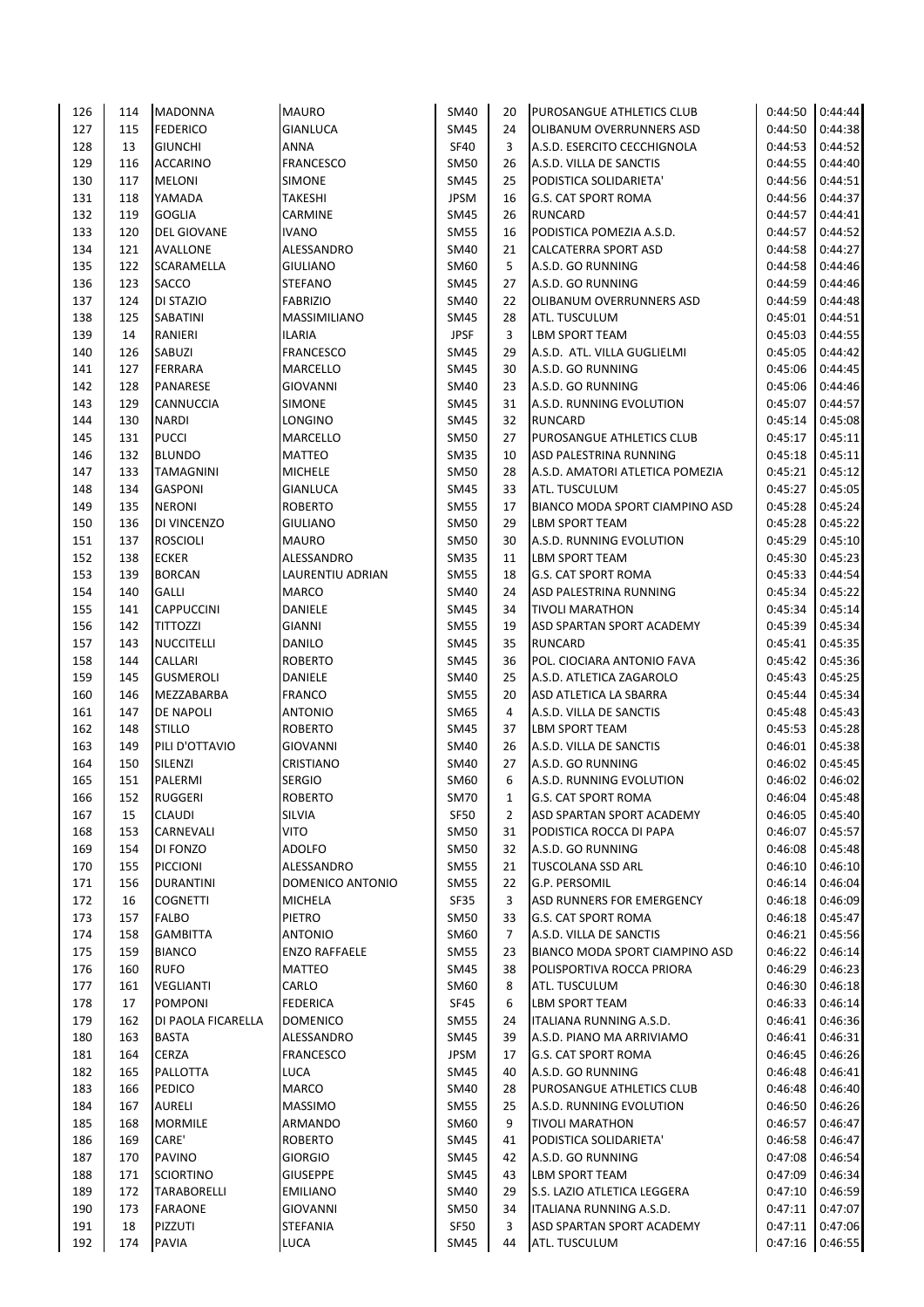| 193 | 19  | DI BRACCIO             | ALESSANDRA               | <b>SF40</b> | 4              | <b>ASD RUNNER TRAINER</b>             | 0:47:17 | 0:46:57 |
|-----|-----|------------------------|--------------------------|-------------|----------------|---------------------------------------|---------|---------|
| 194 | 175 | <b>MASTRACCO</b>       | ANGELO                   | SM60        | 10             | A.S.D. STILELIBERO                    | 0:47:18 | 0:47:14 |
| 195 | 176 | <b>FAZIOLI</b>         | <b>FRANCO</b>            | <b>SM55</b> | 26             | 9,92 RUNNING ASD                      | 0:47:19 | 0:46:52 |
| 196 | 177 | <b>GROSSI</b>          | <b>MARIO</b>             | <b>SM50</b> | 35             | ALTO LAZIO A.S.D.                     | 0:47:20 | 0:47:04 |
| 197 | 178 | CALICCHIA              | WALTER                   | SM60        | 11             | S.S. LAZIO ATLETICA LEGGERA           | 0:47:25 | 0:47:14 |
| 198 | 20  | <b>PENNESE</b>         | CARMELA                  | SF50        | 4              | A.S.D. GO RUNNING                     | 0:47:25 | 0:47:09 |
| 199 | 179 | <b>CIANI</b>           | <b>FABIO</b>             | <b>SM50</b> | 36             | OLIBANUM OVERRUNNERS ASD              | 0:47:27 | 0:47:17 |
|     |     | <b>ANTONINI</b>        |                          |             |                |                                       |         |         |
| 200 | 180 |                        | <b>GIANLUCA</b>          | <b>SM35</b> | 12             | ATL. TUSCULUM                         | 0:47:29 | 0:47:07 |
| 201 | 181 | LUCCISANO              | <b>GIUSEPPE</b>          | SM40        | 30             | ITALIANA RUNNING A.S.D.               | 0:47:39 | 0:47:35 |
| 202 | 182 | <b>PINNA</b>           | <b>ANTONELLO</b>         | <b>SM50</b> | 37             | A.S.D. GO RUNNING                     | 0:47:40 | 0:47:13 |
| 203 | 183 | RAPONI                 | <b>LUCA</b>              | <b>SM35</b> | 13             | ATL. TUSCULUM                         | 0:47:44 | 0:47:24 |
| 204 | 184 | <b>DI LEONE</b>        | GAETANO                  | SM60        | 12             | <b>LBM SPORT TEAM</b>                 | 0:47:47 | 0:47:36 |
| 205 | 185 | <b>FAINELLI</b>        | <b>EMANUELE</b>          | <b>SM40</b> | 31             | PODISTICA SOLIDARIETA'                | 0:47:47 | 0:47:12 |
| 206 | 186 | <b>SCUDERI</b>         | <b>GIUSEPPE</b>          | <b>SM50</b> | 38             | A.S.D. GO RUNNING                     | 0:47:48 | 0:47:36 |
| 207 | 187 | PIERANTOZZI            | ANDREA                   | <b>SM45</b> | 45             | A.S. ATL. ROCCA DI PAPA               | 0:47:48 | 0:47:37 |
| 208 | 21  | DI BERARDINO           | ALESSANDRA               | SF35        | 4              | ITALIANA RUNNING A.S.D.               | 0:47:50 | 0:47:46 |
| 209 | 188 | VENTURI                | DANIELE                  | <b>SM50</b> | 39             | <b>LBM SPORT TEAM</b>                 | 0:47:57 | 0:47:39 |
| 210 | 189 | <b>BONOMI SAVIGNON</b> | <b>CLAUDIO</b>           | SM40        | 32             | ASD SPARTAN SPORT ACADEMY             | 0:48:00 | 0:47:45 |
| 211 | 190 | <b>PASCUCCI</b>        | <b>DANIELE</b>           | <b>SM45</b> | 46             | <b>RUNCARD</b>                        | 0:48:01 | 0:47:29 |
| 212 | 191 | <b>MASSIMIANI</b>      | ANDREA                   | <b>SM35</b> | 14             | ASD I MARSI                           | 0:48:03 | 0:47:36 |
| 213 | 192 | <b>SPINA</b>           | <b>MASSIMILIANO</b>      | <b>SM50</b> | 40             | <b>LBM SPORT TEAM</b>                 | 0:48:04 | 0:48:01 |
|     |     |                        |                          |             |                |                                       |         |         |
| 214 | 193 | DI RIENZO              | <b>CLAUDIO</b>           | <b>SM55</b> | 27             | ASD SEMPRE DI CORSA TEAM              | 0:48:04 | 0:47:57 |
| 215 | 194 | PERIS CANCIO           | LLUIS FRANCESC           | <b>SM50</b> | 41             | PODISTICA SOLIDARIETA'                | 0:48:05 | 0:47:46 |
| 216 | 195 | <b>MASA</b>            | <b>GIUSEPPE</b>          | <b>SM55</b> | 28             | <b>LBM SPORT TEAM</b>                 | 0:48:05 | 0:47:51 |
| 217 | 22  | SABINI                 | <b>FLAMINIA</b>          | SF45        | $\overline{7}$ | CIRCOLO CANOTTIERI ANIENE             | 0:48:06 | 0:47:47 |
| 218 | 196 | DE ROSA                | <b>MARCO</b>             | <b>JPSM</b> | 18             | ASD PALESTRINA RUNNING                | 0:48:07 | 0:47:59 |
| 219 | 197 | <b>CRISTOFARI</b>      | PIETRO                   | SM60        | 13             | ASD PALESTRINA RUNNING                | 0:48:07 | 0:47:59 |
| 220 | 198 | <b>BRANCHESI</b>       | VALERIO                  | <b>SM45</b> | 47             | PODISTICA SOLIDARIETA'                | 0:48:09 | 0:48:06 |
| 221 | 199 | ZONNINO                | <b>STEFANO</b>           | <b>JPSM</b> | 19             | OLIBANUM OVERRUNNERS ASD              | 0:48:12 | 0:48:00 |
| 222 | 200 | <b>IUDICI</b>          | <b>NICOLA</b>            | <b>SM40</b> | 33             | <b>LBM SPORT TEAM</b>                 | 0:48:15 | 0:48:03 |
| 223 | 201 | <b>COSTI</b>           | <b>SERGIO</b>            | <b>SM50</b> | 42             | ASD RUNNERS FOR EMERGENCY             | 0:48:15 | 0:48:06 |
| 224 | 202 | <b>GAUDENZI</b>        | <b>ROBERTO</b>           | <b>SM35</b> | 15             | A.S.D. PIANO MA ARRIVIAMO             | 0:48:17 | 0:48:06 |
| 225 | 203 | <b>BERNASCHI</b>       | CARLO                    | SM60        | 14             | FILIPPIDE RUNNERS TEAM ASD            | 0:48:20 | 0:48:08 |
| 226 | 204 | <b>FELICI</b>          | CRISTIAN                 | SM40        | 34             | <b>LBM SPORT TEAM</b>                 | 0:48:22 | 0:48:14 |
| 227 | 205 | DI PIETRO              | <b>FRANCESCO ROSARIO</b> | SM60        | 15             |                                       | 0:48:23 | 0:47:49 |
|     |     |                        |                          |             |                | PODISTICA SOLIDARIETA'                |         |         |
| 228 | 23  | <b>ROGGI</b>           | ALESSIA                  | <b>JPSF</b> | 4              | A.S. ROMA ROAD R.CLUB                 | 0:48:24 | 0:48:19 |
| 229 | 206 | QUACQUARELLI           | <b>MIRKO</b>             | <b>SM45</b> | 48             | PODISTICA SOLIDARIETA'                | 0:48:28 | 0:48:15 |
| 230 | 24  | <b>TOTI</b>            | <b>MANUELA</b>           | SF45        | 8              | A.S.D. GO RUNNING                     | 0:48:28 | 0:48:10 |
| 231 | 25  | <b>CONICCHIOLI</b>     | <b>MARISA</b>            | SF65        | $\mathbf{1}$   | <b>G.S. CAT SPORT ROMA</b>            | 0:48:28 | 0:48:16 |
| 232 | 26  | <b>SPOSI</b>           | <b>STEFANIA</b>          | <b>SF55</b> | $\mathbf{1}$   | A.S.D. VILLA DE SANCTIS               | 0:48:29 | 0:48:04 |
| 233 | 207 | PICARAZZI              | <b>MASSIMO</b>           | SM65        | 5              | <b>BIANCO MODA SPORT CIAMPINO ASD</b> | 0:48:31 | 0:48:23 |
| 234 | 208 | CIMARELLI              | <b>MASSIMO</b>           | <b>SM45</b> | 49             | ALMAVIVA RUNNERS CLUB A.S.D.          | 0:48:36 | 0:48:28 |
| 235 | 209 | <b>RUGGERI</b>         | <b>DIEGO</b>             | <b>SM50</b> | 43             | ASD AREA ATLETICA SAN CESAREO         | 0:48:39 | 0:48:24 |
| 236 | 210 | <b>STELLA</b>          | <b>MARIO</b>             | <b>SM50</b> | 44             | A.S.D. GO RUNNING                     | 0:48:39 | 0:48:21 |
| 237 | 27  | SALOMONE               | SIMONETTA                | <b>SF55</b> | $\overline{2}$ | PODISTICA SOLIDARIETA'                | 0:48:40 | 0:48:35 |
| 238 | 211 | <b>TAGGI</b>           | ANGELO                   | <b>SM50</b> | 45             | S.S. LAZIO ATLETICA LEGGERA           | 0:48:43 | 0:48:33 |
| 239 | 28  | AGRUMI                 | STEFANIA                 | <b>JPSF</b> | 5              | TUSCOLANA SSD ARL                     | 0:48:44 | 0:48:14 |
| 240 | 212 | DI CHIO                | <b>FRANCESCO</b>         | <b>JPSM</b> | 20             | <b>LBM SPORT TEAM</b>                 | 0:48:45 | 0:48:27 |
| 241 | 29  | MUZYKA                 | TETIANA                  | SF35        | 5              | ITALIANA RUNNING A.S.D.               | 0:48:47 | 0:48:42 |
| 242 | 213 | DE ANGELIS             | VALTER                   | <b>SM55</b> | 29             | A.S.D. ATL. ENERGIA ROMA              | 0:48:47 | 0:48:25 |
|     |     |                        |                          |             |                |                                       |         |         |
| 243 | 214 | <b>LIBERATO</b>        | <b>FABIO</b>             | <b>SM50</b> | 46             | ASD SFT ACADEMY                       | 0:48:51 | 0:48:34 |
| 244 | 215 | LANERA                 | MARCELLO                 | <b>SM45</b> | 50             | <b>LBM SPORT TEAM</b>                 | 0:48:58 | 0:48:51 |
| 245 | 216 | PITOLLI                | <b>CLAUDIO</b>           | SM65        | 6              | A.S.D. RUNNING EVOLUTION              | 0:48:59 | 0:48:43 |
| 246 | 217 | <b>PESCE</b>           | <b>ROBERTO</b>           | SM60        | 16             | A.S.D. RUNNING EVOLUTION              | 0:49:08 | 0:48:57 |
| 247 | 218 | RIILLO                 | <b>FRANCESCO</b>         | <b>JPSM</b> | 21             | A.S. ROMA ROAD R.CLUB                 | 0:49:09 | 0:48:43 |
| 248 | 219 | <b>SCACCIA</b>         | VINCENZO                 | <b>SM40</b> | 35             | A.S. ROMA ROAD R.CLUB                 | 0:49:10 | 0:48:45 |
| 249 | 30  | <b>TOSETTO</b>         | ANGELA                   | <b>SF40</b> | 5              | A.S.D. PIANO MA ARRIVIAMO             | 0:49:13 | 0:49:03 |
| 250 | 220 | PANARESE               | <b>MARCO</b>             | <b>SM40</b> | 36             | A.S.D. GO RUNNING                     | 0:49:14 | 0:48:58 |
| 251 | 221 | ANGELOZZI              | ALESSANDRO               | <b>SM50</b> | 47             | PODISTICA SOLIDARIETA'                | 0:49:19 | 0:48:43 |
| 252 | 222 | TANCIONI               | DANIELE                  | <b>SM40</b> | 37             | <b>RUNCARD</b>                        | 0:49:20 | 0:48:45 |
| 253 | 223 | CAIA                   | ANTONIO                  | <b>SM45</b> | 51             | TIBURTINA RUNNING ROMA A.S.D.         | 0:49:20 | 0:48:57 |
| 254 | 224 | WRETSCHKO              | <b>SERGIO</b>            | SM60        | 17             | A.S.D. VILLA DE SANCTIS               | 0:49:20 | 0:48:59 |
| 255 |     | D'ELIA                 |                          | <b>SM50</b> | 48             |                                       | 0:49:22 | 0:49:06 |
|     | 225 |                        | <b>GIANLUCA</b>          |             |                | ACQUADELA BOLOGNA                     |         |         |
| 256 | 226 | MACRI'                 | <b>GIUSEPPE</b>          | SM60        | 18             | PODISTICA SOLIDARIETA'                | 0:49:24 | 0:49:10 |
| 257 | 227 | SOFI                   | ALESSANDRO               | <b>SM45</b> | 52             | <b>G.S. CAT SPORT ROMA</b>            | 0:49:28 | 0:49:01 |
| 258 | 31  | ROMANO                 | VALENTINA                | <b>SF40</b> | 6              | ASD GUIDA SICURA                      | 0:49:31 | 0:48:59 |
| 259 | 228 | <b>IACONO</b>          | <b>IVANO</b>             | <b>SM35</b> | 16             | <b>LBM SPORT TEAM</b>                 | 0:49:33 | 0:49:14 |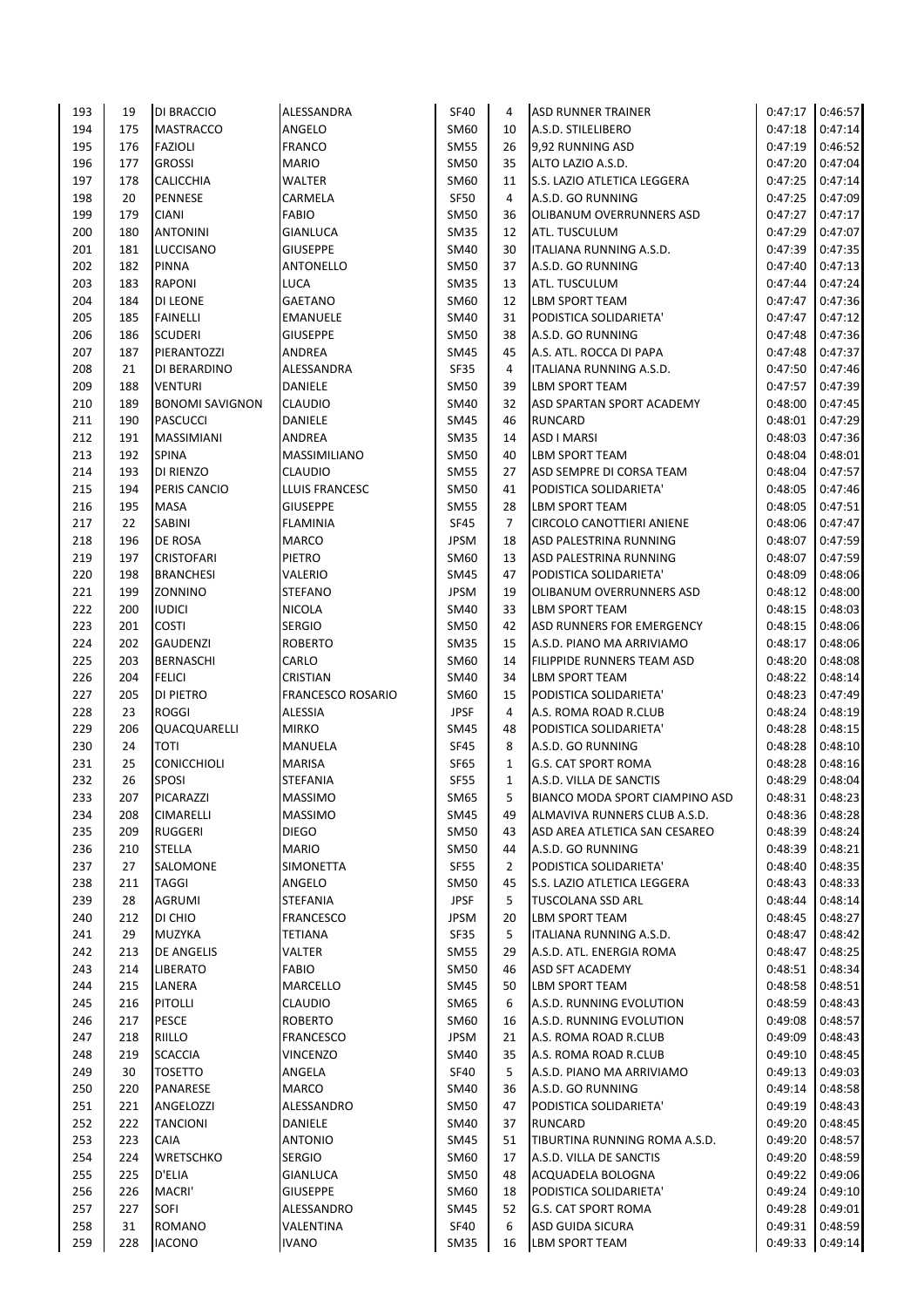| 260 | 229 | <b>STIRPE</b>       | <b>KRISTIAN</b>     | <b>JPSM</b> | 22             | A.S. ATL. ROCCA DI PAPA           | 0:49:33         | 0:49:23 |
|-----|-----|---------------------|---------------------|-------------|----------------|-----------------------------------|-----------------|---------|
| 261 | 230 | <b>VITIELLO</b>     | <b>MARCO</b>        | SM45        | 53             | LBM SPORT TEAM                    | 0:49:35         | 0:49:24 |
| 262 | 231 | <b>DESIDERI</b>     | <b>GIANFRANCO</b>   | <b>SM50</b> | 49             | LBM SPORT TEAM                    | 0:49:36         | 0:49:13 |
| 263 | 32  | <b>RICCI</b>        | ALESSANDRA          | <b>SF45</b> | 9              | LBM SPORT TEAM                    | 0:49:37         | 0:49:14 |
| 264 | 232 | SPINOZZI            | LUCIANO             | <b>SM50</b> | 50             | LBM SPORT TEAM                    | 0:49:39         | 0:49:21 |
| 265 | 233 | <b>MARCHETTI</b>    | <b>MAURO</b>        | <b>SM55</b> | 30             | A.S.D. GO RUNNING                 | 0:49:40         | 0:49:24 |
| 266 | 234 | <b>MOSTI</b>        | <b>GIANPAOLO</b>    | <b>SM35</b> | 17             | AMICI PARCO CASTELLI ROMANI       | 0:49:41         | 0:49:33 |
| 267 | 235 | PAGANO              | ANDREA              | <b>SM55</b> | 31             | ASD SFT ACADEMY                   | 0:49:43         | 0:49:27 |
| 268 | 236 | <b>ROSSI</b>        | <b>ANTONINO</b>     | <b>SM50</b> | 51             | A.S.D. GO RUNNING                 | 0:49:44         | 0:49:31 |
| 269 | 237 | SABATINI            | <b>GIANLUCA</b>     | <b>SM55</b> | 32             | A.S. ATL. ROCCA DI PAPA           | 0:49:45         | 0:49:35 |
| 270 | 238 | CAPRASECCA          | <b>MARCO</b>        | <b>SM35</b> | 18             | BIANCO MODA SPORT CIAMPINO ASD    | 0:49:49         | 0:49:39 |
| 271 | 239 | <b>MANGOLINI</b>    | <b>MAURO</b>        | SM60        | 19             | ASD ATLETICA LA SBARRA            | 0:49:52         | 0:49:44 |
| 272 | 33  | <b>FIERIMONTE</b>   | <b>CHIARA</b>       | SF40        | $\overline{7}$ | LBM SPORT TEAM                    | 0:49:52         | 0:49:44 |
| 273 | 240 | PERELLI             | <b>FABRIZIO</b>     | <b>SM50</b> | 52             | X-SOLID SPORT LAB ASD             | 0:49:59         | 0:49:56 |
| 274 | 34  | PEZZINO             | <b>GIUSEPPINA</b>   | <b>SF50</b> | 5              | A.S.D. ESERCITO CECCHIGNOLA       | 0:50:00         | 0:49:58 |
| 275 | 241 | <b>POLICHETTI</b>   | ALESSANDRO          | SM60        | 20             | <b>GSBR</b>                       | 0:50:00         | 0:49:34 |
| 276 | 242 | <b>DRIUSSI</b>      | <b>LUIGINO</b>      | SM60        | 21             | ATLETICA PEGASO                   | 0:50:02         | 0:49:39 |
| 277 | 243 | VERALLO             | <b>SIMONE</b>       | <b>SM45</b> | 54             | A.S.D. VILLA DE SANCTIS           | 0:50:02         | 0:49:48 |
| 278 | 244 | DE PASQUALE         | ALESSANDRO          | SM40        | 38             | A.S.D. ATLETICA ZAGAROLO          | 0:50:05         | 0:49:46 |
| 279 | 245 | <b>RAMUNDO</b>      | <b>ALIANO</b>       | <b>SM55</b> | 33             | PODISTICA SOLIDARIETA'            | 0:50:06         | 0:49:37 |
| 280 | 35  | <b>CICCHELLI</b>    | <b>ONORINA</b>      | <b>SF55</b> | 3              | ASD SPARTAN SPORT ACADEMY         | 0:50:08         | 0:49:54 |
| 281 | 36  | ALFEI               | <b>SIMONA</b>       | <b>SF50</b> | 6              | ASD AREA ATLETICA SAN CESAREO     | 0:50:09         | 0:49:54 |
| 282 | 246 | <b>CUMELLI</b>      | <b>TULLIO</b>       | <b>SM70</b> | $\overline{2}$ | BIANCO MODA SPORT CIAMPINO ASD    | 0:50:11         | 0:50:03 |
| 283 | 247 | <b>MASTRODONATO</b> | <b>MARCO</b>        | SM40        | 39             | ASD PODISTICA 2007 TORTRETESTE    | 0:50:17         | 0:49:54 |
| 284 | 248 | <b>CONSOLI</b>      | LUIGI               | <b>SM55</b> | 34             | <b>RUNCARD</b>                    | 0:50:21         | 0:50:14 |
| 285 | 249 | PANIMOLLE           | <b>GIUSEPPE</b>     | SM40        | 40             | <b>RUNCARD</b>                    | 0:50:22         | 0:49:48 |
| 286 | 250 | DENNI               | <b>LUCA</b>         | SM40        | 41             | FILIPPIDE RUNNERS TEAM ASD        | 0:50:23         | 0:50:00 |
| 287 | 37  | CORONA              | ARIANNA             | <b>SF35</b> | 6              | LBM SPORT TEAM                    | 0:50:25         | 0:50:07 |
| 288 | 251 | <b>GAROFALO</b>     | <b>CHRISTIAN</b>    | <b>SM35</b> | 19             | A.S.D. GO RUNNING                 | 0:50:32         | 0:50:19 |
| 289 | 38  | <b>DELLA BELLA</b>  | <b>MARINA</b>       | <b>SF45</b> | 10             | ASD SPARTAN SPORT ACADEMY         | 0:50:33         | 0:50:20 |
| 290 | 252 | <b>GIUSTI</b>       | <b>EMILIANO</b>     | <b>SM50</b> | 53             | A.S.D. GO RUNNING                 | 0:50:34         | 0:50:18 |
| 291 | 39  | <b>BALZANO</b>      | <b>MARIA LAURA</b>  | <b>SF55</b> | 4              | LBM SPORT TEAM                    | 0:50:37         | 0:50:19 |
| 292 | 253 | <b>BUCHICCHIO</b>   | <b>RENATO</b>       | SM60        | 22             | A.S.D. GO RUNNING                 | 0:50:43         | 0:50:26 |
| 293 | 254 | <b>MARCON</b>       | <b>FRANCESCO</b>    | <b>SM35</b> | 20             | ATL. TUSCULUM                     | 0:50:44         | 0:50:23 |
| 294 | 40  | <b>DELLA BELLA</b>  | <b>TANIA</b>        | <b>SF45</b> | 11             | A.S.D. GO RUNNING                 | 0:50:47         | 0:50:35 |
| 295 | 255 | <b>BERTI</b>        | <b>ROBERTO</b>      | SM65        | $\overline{7}$ | A.S.D. GO RUNNING                 | 0:50:54         | 0:50:39 |
| 296 | 256 | <b>BOCCHETTI</b>    | <b>VALTER</b>       | SM60        | 23             | A.S.D. RUNNERS CIAMPINO           | 0:50:55         | 0:50:36 |
| 297 | 41  | <b>PAGLIA</b>       | <b>TAMARA</b>       | <b>SF45</b> | 12             | A.S.D. GO RUNNING                 | 0:50:55         | 0:50:22 |
| 298 | 257 | <b>ANTONICELLI</b>  | <b>STEFANO</b>      | SM60        | 24             | A.S.D. ESERCITO CECCHIGNOLA       | 0:50:56         | 0:50:54 |
| 299 | 258 | <b>CERA</b>         | <b>CLAUCO</b>       | <b>SM50</b> | 54             | A.S.D. RUNNING EVOLUTION          | 0:50:57         | 0:50:32 |
| 300 | 259 | <b>DE CARLI</b>     | PAOLO               | <b>SM50</b> | 55             | <b>ITALIA MARATHON CLUB SSDRL</b> | 0:50:58         | 0:50:43 |
| 301 | 260 | GRAZIANI            | <b>DANIELE</b>      | SM35        | 21             | A.S.D. GO RUNNING                 | 0:50:59         | 0:50:30 |
| 302 | 261 | <b>FIASCO</b>       | <b>MIRKO</b>        | <b>SM45</b> | 55             | ATL. TUSCULUM                     | 0:51:09         | 0:50:49 |
| 303 | 262 | SILVI               | <b>PIETRO</b>       | <b>SM70</b> | 3              | ITALIANA RUNNING A.S.D.           | 0:51:15         | 0:51:11 |
| 304 | 263 | <b>MICCIONI</b>     | <b>SIMONE</b>       | <b>SM55</b> | 35             | ASD SPARTAN SPORT ACADEMY         | 0:51:22         | 0:51:09 |
| 305 | 264 | AMELI               | <b>GIANCARLO</b>    | <b>SM45</b> | 56             | VILLA AURELIA SPORTING CLUB       | 0:51:23         | 0:50:53 |
| 306 | 265 | <b>DEFANT</b>       | DANILO              | <b>SM45</b> | 57             | PODISTICA SOLIDARIETA'            | 0:51:30         | 0:51:15 |
| 307 | 266 | ELEUTERI            | <b>FABRIZIO</b>     | <b>SM50</b> | 56             | LBM SPORT TEAM                    | 0:51:38         | 0:51:22 |
| 308 | 267 | SARANGO SOTO        | <b>HECTOR VIDAL</b> | <b>SM70</b> | 4              | G.S. CAT SPORT ROMA               | 0:51:43         | 0:51:43 |
| 309 | 268 | CAROSI              | <b>STEFANO</b>      | <b>SM45</b> | 58             | ASD SFT ACADEMY                   | 0:51:44         | 0:51:26 |
|     |     |                     |                     |             |                |                                   |                 | 0:51:23 |
| 310 | 269 | LAGANA              | <b>FABRIZIO</b>     | SM35        | 22             | ATL. TUSCULUM                     | 0:51:44         |         |
| 311 | 270 | CAPORILLI           | PIETRO              | SM60        | 25             | OLIBANUM OVERRUNNERS ASD          | 0:51:53         | 0:51:41 |
| 312 | 271 | <b>FRABOTTA</b>     | GABRIELE            | <b>SM35</b> | 23             | ASD PALESTRINA RUNNING            | 0:51:54         | 0:51:52 |
| 313 | 42  | <b>NERONI</b>       | <b>MARTINA</b>      | <b>SF40</b> | 8              | ASD PALESTRINA RUNNING            | 0:51:54         | 0:51:52 |
| 314 | 43  | <b>MUCCIOLI</b>     | FRANCESCA           | SF35        | 7              | POLISPORTIVA ROCCA PRIORA         | 0:51:56         | 0:51:49 |
| 315 | 272 | <b>SCAGLIONE</b>    | RENATO              | <b>SM70</b> | 5              | <b>RUNCARD</b>                    | 0:51:57         | 0:51:32 |
| 316 | 44  | <b>ILARIO</b>       | VALENTINA           | <b>SF40</b> | 9              | PODISTICA SOLIDARIETA'            | 0:51:59         | 0:51:59 |
| 317 | 273 | <b>DRAGO</b>        | PIERO               | <b>SM50</b> | 57             | PODISTICA SOLIDARIETA'            | 0:51:59         | 0:51:59 |
| 318 | 274 | <b>MARINO</b>       | <b>ANTONIO</b>      | <b>SM40</b> | 42             | ASD AREA ATLETICA SAN CESAREO     | 0:51:59         | 0:51:43 |
| 319 | 275 | SABATELLA           | ADALBERTO           | SM60        | 26             | A.S.D. VILLA DE SANCTIS           | 0:51:59         | 0:51:29 |
| 320 | 276 | PALUZZI             | ANDREA              | <b>SM45</b> | 59             | PODISTICA SOLIDARIETA'            | 0:52:00         | 0:52:00 |
| 321 | 277 | <b>FUSCO</b>        | <b>LIBERATO</b>     | SM50        | 58             | PODISTICA SOLIDARIETA'            | 0:52:03         | 0:51:53 |
| 322 | 45  | FABI                | DALILA              | <b>SF40</b> | 10             | RUN & SMILE ASD                   | 0:52:04         | 0:51:55 |
| 323 | 46  | <b>GIACONIA</b>     | <b>MONICA</b>       | SF40        | 11             | PODISTICA SOLIDARIETA'            | 0:52:07         | 0:51:58 |
| 324 | 47  | D'ALESSIO           | ALESSANDRA          | SF45        | 13             | PODISTICA SOLIDARIETA'            | 0:52:09         | 0:51:51 |
| 325 | 278 | <b>ACIERNO</b>      | <b>GIANLUCA</b>     | <b>SM40</b> | 43             | OLIBANUM OVERRUNNERS ASD          | 0:52:10         | 0:51:48 |
| 326 | 279 | SANTURELLI          | <b>FRANCO</b>       | SM60        | 27             | A.S.D. RUNNERS CIAMPINO           | 0:52:14 0:51:55 |         |
|     |     |                     |                     |             |                |                                   |                 |         |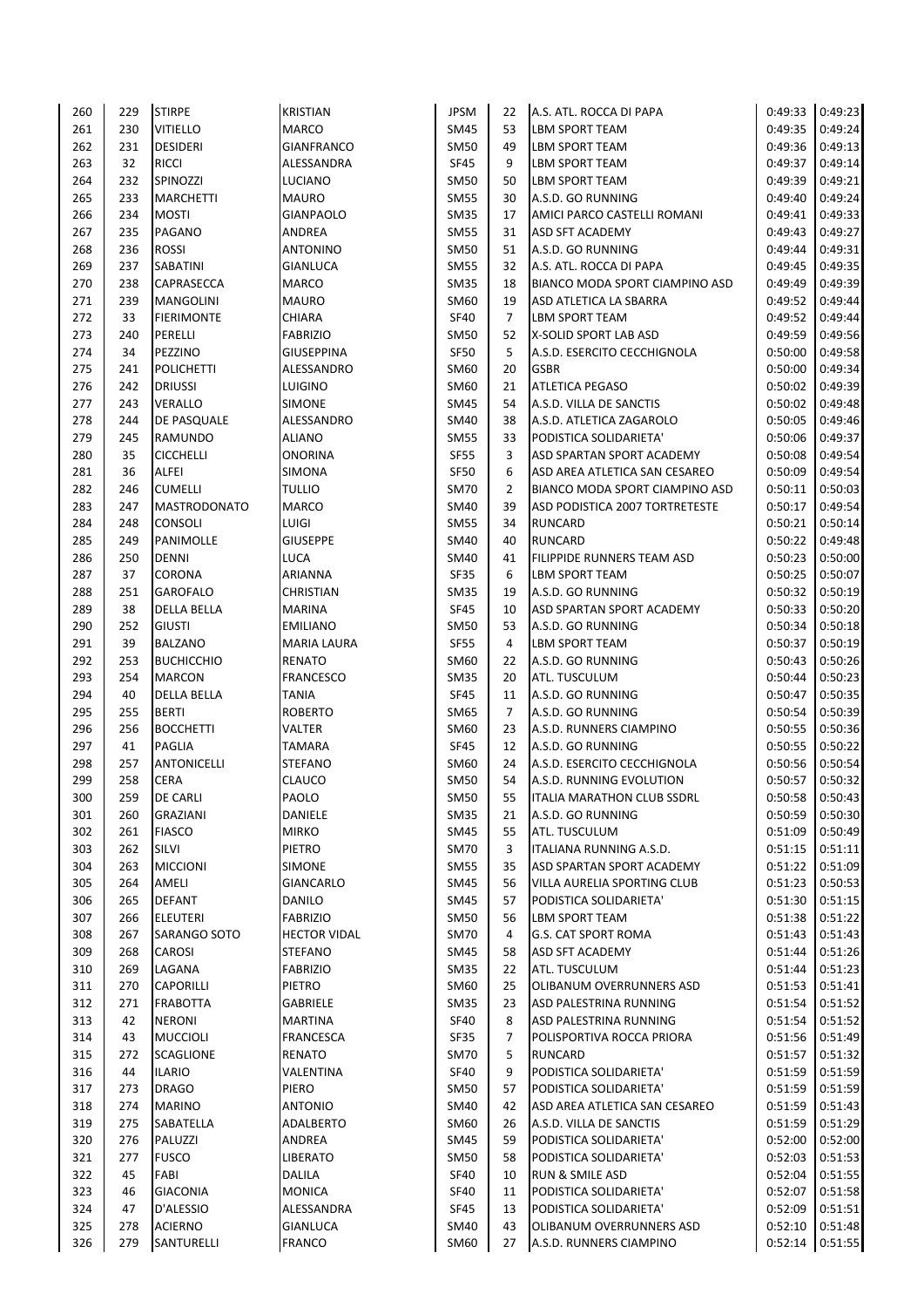| 327 | 280 | <b>PERRONE</b>      | <b>FRANCO</b>            | SM60        | 28             | A.S.D. GO RUNNING              | 0:52:20           | 0:52:04 |
|-----|-----|---------------------|--------------------------|-------------|----------------|--------------------------------|-------------------|---------|
| 328 | 281 | <b>ALIMONTI</b>     | <b>CHRISTIAN</b>         | <b>SM40</b> | 44             | <b>CALCATERRA SPORT ASD</b>    | 0:52:24           | 0:52:17 |
| 329 | 48  | <b>BUCCARINI</b>    | <b>CLAUDIA</b>           | <b>SF35</b> | 8              | ITALIANA RUNNING A.S.D.        | 0:52:27           | 0:52:23 |
| 330 | 282 | <b>FERRI</b>        | <b>DIEGO</b>             | SM40        | 45             | ATL. TUSCULUM                  | 0:52:30           | 0:52:09 |
| 331 | 283 | <b>GISSI</b>        | <b>FRANCESCO</b>         | SM60        | 29             | PODISTICA SOLIDARIETA'         | 0:52:33           | 0:52:19 |
| 332 | 49  | DI FILIPPO          | ANGELA                   | SF50        | $\overline{7}$ | A.S.D. RUN FOR FUN             | 0:52:37           | 0:52:04 |
| 333 | 284 | <b>NATALI</b>       | ANGELO                   | <b>SM50</b> | 59             | ATL. TUSCULUM                  | 0:52:39           | 0:52:19 |
|     |     |                     |                          |             |                |                                |                   |         |
| 334 | 285 | LAZZARI             | <b>ANTONIO</b>           | <b>SM55</b> | 36             | A.S.D. VILLA DE SANCTIS        | 0:52:41           | 0:52:19 |
| 335 | 286 | <b>TARQUINI</b>     | ALESSANDRO               | <b>SM45</b> | 60             | <b>ASD RUNNER TRAINER</b>      | 0:52:42           | 0:52:20 |
| 336 | 50  | GIZZI               | <b>ELEONORA</b>          | SF35        | 9              | <b>RUN &amp; SMILE ASD</b>     | 0:52:42           | 0:52:33 |
| 337 | 51  | VALLE               | <b>EMANUELA</b>          | SF35        | 10             | <b>ASD RUNNER TRAINER</b>      | 0:52:42           | 0:52:21 |
| 338 | 52  | <b>STACHOWICZ</b>   | EDYTA BARBARA            | <b>SF35</b> | 11             | <b>G.S. CAT SPORT ROMA</b>     | 0:52:45           | 0:52:21 |
| 339 | 287 | TREGLIA             | PAOLO                    | <b>SM45</b> | 61             | A.S.D. GO RUNNING              | 0:52:45           | 0:52:23 |
| 340 | 53  | DI VITO             | <b>EMANUELA</b>          | <b>SF45</b> | 14             | A.S.D. GO RUNNING              | 0:52:48           | 0:52:26 |
| 341 | 288 | AMORE               | <b>MARCO</b>             | <b>SM40</b> | 46             | PODISTICA SOLIDARIETA'         | 0:52:52           | 0:52:26 |
| 342 | 289 | GASBARRI            | <b>ALESSIO</b>           | <b>SM45</b> | 62             | A.S.D. GO RUNNING              | 0:52:56           | 0:52:41 |
| 343 | 290 | PEZZOTTA            | <b>STEFANO</b>           | <b>SM50</b> | 60             | A.S.D. GO RUNNING              | 0:52:58           | 0:52:45 |
| 344 | 291 | CASSIANO            | COSIMO LUCIO             | <b>SM55</b> | 37             | ITALIANA RUNNING A.S.D.        | 0:52:59           | 0:52:54 |
| 345 | 54  | <b>IOPPOLO</b>      | ANGELINA                 | SF55        | 5              | PUROSANGUE ATHLETICS CLUB      | 0:53:00           | 0:52:54 |
| 346 | 55  | PAGLIARANI          | <b>SILVIA</b>            | <b>JPSF</b> | 6              | ASD ATLETICA LA SBARRA         | 0:53:06           | 0:53:04 |
| 347 | 292 | <b>TOSCANI</b>      | DANIELE                  | <b>SM35</b> | 24             | A.S.D. GO RUNNING              | 0:53:08           | 0:52:53 |
|     |     |                     |                          |             |                |                                |                   |         |
| 348 | 293 | ZITELLI             | <b>GABRIELE</b>          | SM65        | 8              | A.S. ATL. ROCCA DI PAPA        | 0:53:11           | 0:53:02 |
| 349 | 56  | <b>BIANCHINI</b>    | <b>MONICA</b>            | SF50        | 8              | A.S.D. PIANO MA ARRIVIAMO      | 0:53:14           | 0:53:03 |
| 350 | 57  | <b>GUANTINI</b>     | ANASTASIA                | <b>JPSF</b> | $\overline{7}$ | ASD AREA ATLETICA SAN CESAREO  | 0:53:17           | 0:53:03 |
| 351 | 294 | <b>GIOVINAZZI</b>   | <b>UMBERTO</b>           | <b>SM55</b> | 38             | FILIPPIDE RUNNERS TEAM ASD     | 0:53:17           | 0:52:54 |
| 352 | 58  | COSI                | <b>FRANCESCA</b>         | <b>SF45</b> | 15             | ASD AREA ATLETICA SAN CESAREO  | 0:53:17           | 0:53:04 |
| 353 | 59  | <b>CONCUTELLI</b>   | <b>GAIA</b>              | SF35        | 12             | ITALIANA RUNNING A.S.D.        | 0:53:22           | 0:53:18 |
| 354 | 295 | DI MARZIO           | <b>CRISTIAN FERNANDO</b> | <b>SM35</b> | 25             | LBM SPORT TEAM                 | 0:53:23           | 0:52:57 |
| 355 | 60  | <b>TAVERNA</b>      | <b>MARIANNA</b>          | SF35        | 13             | <b>RUNCARD</b>                 | 0:53:23           | 0:52:58 |
| 356 | 61  | <b>AGOSTINI</b>     | GAIA                     | SF45        | 16             | ITALIANA RUNNING A.S.D.        | 0:53:28           | 0:53:22 |
| 357 | 296 | COLANTUONO          | OLINDO                   | SM60        | 30             | A.S. ROMA ROAD R.CLUB          | 0:53:29           | 0:53:00 |
| 358 | 297 | MAGGI               | ANGELO                   | <b>SM45</b> | 63             | ASD AREA ATLETICA SAN CESAREO  | 0:53:31           | 0:53:17 |
| 359 | 298 | DI LOLLI            | <b>MARCO</b>             | <b>SM50</b> | 61             | POLISPORTIVA ROCCA PRIORA      | 0:53:32           | 0:52:59 |
| 360 |     | <b>SALVATORE</b>    | <b>GIUSEPPINA</b>        | SF50        | 9              |                                | 0:53:32           | 0:53:00 |
|     | 62  |                     |                          |             |                | POLISPORTIVA ROCCA PRIORA      |                   |         |
| 361 | 299 | <b>MANCINI</b>      | ANDREA                   | <b>SM50</b> | 62             | ATL. TUSCULUM                  | 0:53:32           | 0:53:11 |
| 362 | 300 | <b>TAMMARO</b>      | <b>GERARDO</b>           | <b>SM45</b> | 64             | A.S.D. VILLA DE SANCTIS        | 0:53:32           | 0:53:04 |
| 363 | 63  | CALABRESE           | FRANCESCA                | <b>SF40</b> | 12             | A.S.D. GO RUNNING              | 0:53:36           | 0:53:18 |
| 364 | 301 | <b>GRAZIANI</b>     | ALESSANDRO               | <b>SM50</b> | 63             | A.S.D. GO RUNNING              | 0:53:36           | 0:52:58 |
| 365 | 302 | RAMPINI             | ARCANGELO                | SM65        | 9              | ASD PALESTRINA RUNNING         | 0:53:36           | 0:53:30 |
| 366 | 303 | MENGARELLI          | ALESSANDRO               | <b>SM40</b> | 47             | A.S.D. RUNNING EVOLUTION       | 0:53:38           | 0:53:14 |
| 367 | 64  | <b>STRANO</b>       | SABRINA                  | <b>SF50</b> | 10             | LBM SPORT TEAM                 | $0:53:44$ 0:53:34 |         |
| 368 | 304 | PIERONI             | <b>SIMONE</b>            | <b>SM40</b> | 48             | A.S.D. ESERCITO CECCHIGNOLA    | 0:53:46           | 0:53:19 |
| 369 | 305 | <b>MARTELLONI</b>   | <b>MARIO</b>             | <b>SM55</b> | 39             | FILIPPIDE RUNNERS TEAM ASD     | 0:53:48           | 0:53:14 |
| 370 | 306 | ORLANDO             | ALESSANDRO               | <b>SM60</b> | 31             | TIBURTINA RUNNING ROMA A.S.D.  | 0:53:48           | 0:53:25 |
| 371 | 65  | PATARINI            | <b>FRANCESCA</b>         | <b>JPSF</b> | 8              | A.S.D. GO RUNNING              | 0:53:55           | 0:53:37 |
| 372 | 307 | <b>FIASCHETTI</b>   | ANDREA                   | <b>SM50</b> | 64             | TIBURTINA RUNNING ROMA A.S.D.  | 0:54:00           | 0:53:37 |
| 373 | 66  | <b>ARCUTI</b>       | SABRINA                  | <b>SF40</b> | 13             | A.S.D. ATLETICA ZAGAROLO       | 0:54:07           | 0:53:49 |
| 374 | 308 | PENDENZA            | <b>ROBERTO</b>           | <b>SM70</b> | 6              | RUNCARD                        | 0:54:08           | 0:54:01 |
|     |     |                     |                          |             |                |                                | 0:54:09           |         |
| 375 | 67  | MEZZETTI            | PAOLA                    | SF50        | 11             | PUROSANGUE ATHLETICS CLUB      |                   | 0:53:47 |
| 376 | 309 | <b>DIANA</b>        | GIANCARLO                | SM65        | 10             | A.S.D. GO RUNNING              | 0:54:18           | 0:54:05 |
| 377 | 310 | <b>VERANI</b>       | <b>DAVID</b>             | <b>SM40</b> | 49             | PUROSANGUE ATHLETICS CLUB      | 0:54:19           | 0:53:56 |
| 378 | 311 | FARAGLIA            | SANDRO                   | SM65        | 11             | ASD PALESTRINA RUNNING         | 0:54:33           | 0:54:27 |
| 379 | 312 | PARISI              | <b>ANTONIO</b>           | <b>SM70</b> | 7              | POLISPORTIVA ROCCA PRIORA      | 0:54:38           | 0:54:05 |
| 380 | 313 | VARONE              | <b>ROBERTO</b>           | SM65        | 12             | <b>ATLETICA PEGASO</b>         | 0:54:40           | 0:54:15 |
| 381 | 68  | <b>MURZILLI</b>     | <b>MONICA</b>            | <b>SF40</b> | 14             | ITALIANA RUNNING A.S.D.        | 0:54:40           | 0:54:37 |
| 382 | 69  | DI CAVIO            | SIMONA                   | <b>SF40</b> | 15             | ITALIANA RUNNING A.S.D.        | 0:54:41           | 0:54:36 |
| 383 | 314 | <b>FRAZZETTO</b>    | <b>IVANO</b>             | <b>SM50</b> | 65             | A.S.D. ESERCITO CECCHIGNOLA    | 0:54:41           | 0:54:13 |
| 384 | 315 | <b>CENTOFANTE</b>   | <b>FABRIZIO</b>          | <b>SM45</b> | 65             | A.S.D. PIANO MA ARRIVIAMO      | 0:54:41           | 0:54:32 |
| 385 | 316 | LAZZERINI           | GAETANO                  | SM60        | 32             | A.S.D. ESERCITO CECCHIGNOLA    | 0:54:41           | 0:54:17 |
| 386 | 317 | MATARRESE           | <b>EMANUELE</b>          | <b>SM50</b> | 66             | LBM SPORT TEAM                 | 0:54:50           | 0:54:36 |
| 387 | 318 | CANGELOSI           | LUIGI                    | SM50        | 67             | ASD PODISTICA 2007 TORTRETESTE | 0:54:53           | 0:54:17 |
| 388 | 319 | <b>BOVI</b>         | <b>DOMENICO</b>          | <b>SM55</b> | 40             | PODISTICA SOLIDARIETA'         | 0:54:55           | 0:54:36 |
|     | 70  |                     | <b>GERMANA</b>           |             |                | PODISTICA SOLIDARIETA'         | 0:54:56           |         |
| 389 |     | <b>BARTOLUCCI</b>   |                          | SF50        | 12             |                                |                   | 0:54:37 |
| 390 | 320 | <b>STIGI</b>        | ANDREA                   | SM45        | 66             | G.S. CAT SPORT ROMA            | 0:55:02           | 0:54:31 |
| 391 | 321 | <b>MASTROMATTEO</b> | <b>GIORGIO PIO</b>       | <b>SM50</b> | 68             | ASD GYMNASIUM 2010 ISCHITELLA  | 0:55:08           | 0:54:43 |
| 392 | 322 | <b>PILONE</b>       | <b>MASSIMO</b>           | <b>SM50</b> | 69             | A.S.D. GO RUNNING              | 0:55:13           | 0:54:56 |
| 393 | 71  | <b>CIARLA</b>       | ALESSANDRA               | SF55        | 6              | GIOVANNI SCAVO VELLETRI        | 0:55:13  0:54:45  |         |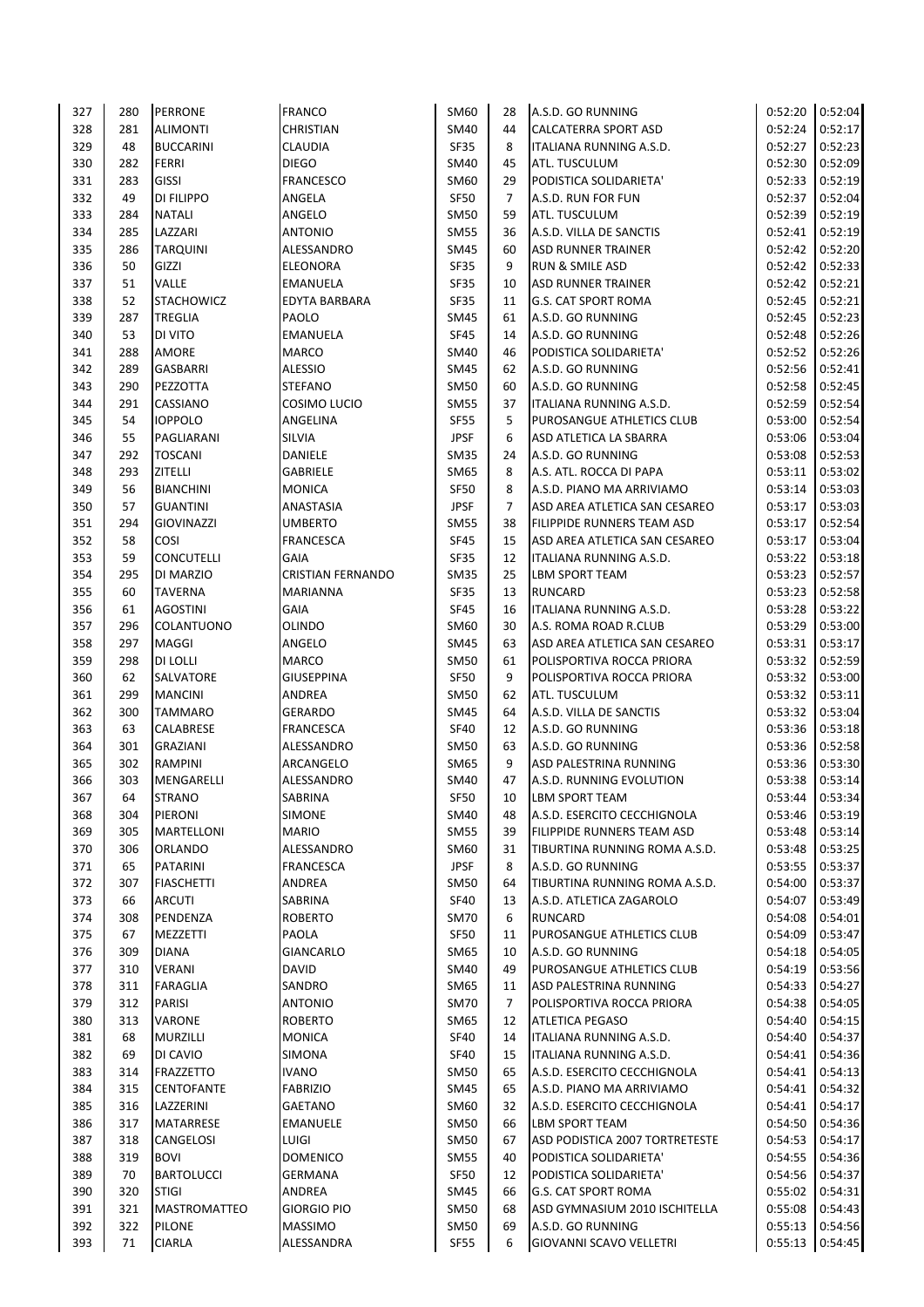| 395<br><b>CIANELLA</b><br><b>MICHELE</b><br>SM40<br>50<br><b>RUNCARD</b><br>324<br>396<br>DE FALCO<br><b>MICHELE</b><br><b>SM55</b><br>325<br>41<br><b>TIVOLI MARATHON</b><br>397<br><b>ENRICO</b><br><b>SM55</b><br>42<br>326<br><b>DE ANGELIS</b><br>398<br>327<br><b>MARRONE</b><br><b>VINCENZO</b><br>SM60<br>33<br>399<br><b>SF55</b><br>72<br><b>FRANCIONI</b><br>LAURA<br>$\overline{7}$<br>ATL. TUSCULUM<br>400<br>328<br><b>MENASCI</b><br><b>VITTORIO</b><br><b>SM50</b><br>71<br>329<br><b>VISTOLA</b><br><b>GIORDANO</b><br><b>SM45</b><br>401<br>67<br>402<br><b>TROIANELLI</b><br><b>GUIDO</b><br><b>SM45</b><br>68<br>330<br><b>SF55</b><br>403<br>73<br><b>TRULLI</b><br>8<br><b>MARIA ELENA</b><br>404<br><b>ARDUINI</b><br><b>ROBERTO</b><br><b>SM55</b><br>331<br>43<br>ATLETICA CECCANO<br>405<br>74<br><b>DORIGO</b><br><b>SF60</b><br><b>ILVA</b><br>$\mathbf{1}$<br>332<br><b>ANTONIO</b><br>SM60<br>406<br><b>DEL TOSTO</b><br>34<br><b>LBM SPORT TEAM</b><br>407<br><b>BROGLIA</b><br>PAOLO<br><b>SM55</b><br>333<br>44<br><b>JPSF</b><br>408<br>75<br><b>ROSSI</b><br><b>FRANCESCA</b><br>9<br>A.S.D. GO RUNNING<br>409<br><b>ALESSIA</b><br><b>SF50</b><br>76<br><b>BUFALINI</b><br>13<br>410<br><b>PASCALE</b><br><b>CRISTINA</b><br><b>SF40</b><br>77<br>16<br>334<br>SANTARELLI<br><b>SM55</b><br>45<br>411<br><b>GERARDO</b><br>412<br>78<br>SACCO<br><b>SF45</b><br><b>MANUELA</b><br>17<br>ATL. TUSCULUM<br>413<br>335<br>COTONE<br><b>MARIO</b><br><b>SM45</b><br>69<br><b>G.S. CAT SPORT ROMA</b><br>414<br>ANGELI<br><b>FABIO</b><br><b>SM50</b><br>336<br>72<br>PODISTICA SOLIDARIETA'<br>415<br><b>ADDIS</b><br><b>GIOVANNA</b><br><b>SF45</b><br>79<br>18<br>416<br>80<br><b>TOMASSACCI</b><br><b>ALESSIA</b><br><b>SF45</b><br>19<br>G.S. CAT SPORT ROMA<br>417<br>337<br><b>ROCCO</b><br><b>SM70</b><br>8<br>POLLETTA<br>A.S.D. GO RUNNING<br>418<br>SM60<br>35<br>338<br><b>DI SANTE</b><br><b>ROBERTO</b><br>ATL. TUSCULUM<br>419<br>339<br><b>TORTORELLA</b><br>ALESSANDRO<br><b>SM50</b><br>73<br>420<br><b>GUARENTE</b><br>ANGELO<br><b>SM50</b><br>340<br>74<br><b>G.S. CAT SPORT ROMA</b><br>421<br><b>SF45</b><br>81<br><b>BERTELLI</b><br><b>SABRINA</b><br>20<br>PODISTICA SOLIDARIETA'<br>422<br>SM65<br>341<br><b>POLINARI</b><br><b>GIULIANO</b><br>13<br><b>TIVOLI MARATHON</b><br><b>SF50</b><br>423<br>82<br><b>CRISPICIANI</b><br><b>TIZIANA</b><br>14<br><b>TIVOLI MARATHON</b><br>424<br>342<br><b>FIGLIOLINI</b><br>SM65<br><b>ROBERTO</b><br>14<br>ITALIANA RUNNING A.S.D.<br>425<br>343<br>RAUCO<br>LORENZO<br>SM60<br>36<br>ASS.ATL.LIBERTAS ORVIETO<br><b>PACINI</b><br>SM65<br>426<br>344<br><b>ALFONSO MARIA</b><br>15<br>ATL. TUSCULUM<br>427<br><b>MUCIACCIA</b><br><b>DOMENICO</b><br>SM65<br>345<br>16<br>LBM SPORT TEAM<br>428<br><b>ROSSI</b><br><b>SF60</b><br>$\overline{2}$<br>83<br><b>MARIA ANTONIETTA</b><br>ITALIANA RUNNING A.S.D.<br><b>SF40</b><br>429<br>84<br><b>MAURO</b><br><b>ROMINA</b><br>17<br>A.S. ROMA ROAD R.CLUB<br>430<br>346<br>SBARDELLA<br><b>SM55</b><br>46<br><b>MASSIMO</b><br>ASD PALESTRINA RUNNING<br>85<br>CATONI<br><b>SF50</b><br>FILIPPIDE RUNNERS TEAM ASD<br>431<br><b>ANTONELLA</b><br>15<br>PAOLO<br>SM60<br>432<br>347<br><b>MASTROPIETRO</b><br>37<br>OLIBANUM OVERRUNNERS ASD<br><b>ENRICO</b><br><b>SM50</b><br>433<br>348<br><b>MAMMUCARI</b><br>75<br>PODISTICA SOLIDARIETA'<br><b>SF55</b><br>9<br>86<br><b>SILVIA</b><br>434<br>VALIANI<br>PODISTI VALMONTONE<br>435<br>349<br>HASSEMER<br><b>EUGENIO</b><br>SM60<br>38<br>A.S.D. VILLA DE SANCTIS<br><b>JPSF</b><br>87<br><b>MARINI</b><br>10<br>436<br><b>CLAUDIA</b><br>A.S.D. GO RUNNING<br>SM60<br>437<br>350<br><b>CAPASSO</b><br>ANDREA ALFONSO<br>39<br>PODISTICA SOLIDARIETA'<br><b>SF55</b><br>438<br>88<br>PELLEGRINI<br><b>MARINA</b><br>10<br>ITALIA MARATHON CLUB SSDRL<br>439<br>89<br>RINALDI<br><b>TIZIANA</b><br>SF50<br>16<br><b>MORESI</b><br>440<br>351<br>ALESSANDRO<br>SM40<br>51<br>A.S.D. ATLETICA ZAGAROLO<br><b>SF35</b><br>441<br>90<br>TALONI<br>SONIA<br>A.S.D. ATLETICA ZAGAROLO<br>14<br>442<br>352<br>SPERA<br>PIERLUIGI<br>SM60<br>40<br>A.S.D. RINCORRO<br>443<br>353<br><b>CINTIO</b><br><b>LUIGINO</b><br><b>SM55</b><br>47<br>A.S.D. RINCORRO<br>SILVIA<br><b>SF55</b><br>444<br>91<br><b>SIGNORINI</b><br><b>LBM SPORT TEAM</b><br>11<br><b>MARCO</b><br>445<br>354<br>BELLA<br>SM45<br>70<br>92<br>DI STASIO<br><b>SF40</b><br>446<br><b>FEDERICA</b><br>18<br>ITALIANA RUNNING A.S.D.<br><b>SM50</b><br>447<br>355<br>VIGLIETTA<br><b>ROBERTO</b><br>76<br><b>SF45</b><br>448<br>93<br>RAFFO<br>CRISTINA<br>21<br>449<br>94<br>DE LUME'<br><b>JPSF</b><br><b>NOEMI</b><br>11<br>LBM SPORT TEAM<br>LELLI<br>SM65<br>450<br>356<br><b>ROBERTO</b><br>17<br>451<br>357<br>GABRIELLI<br><b>DARIO</b><br>SM50<br>77<br><b>SM55</b><br>452<br>358<br>SAMMARONE<br>PASQUALINO<br>48<br>ATL. TUSCULUM<br>453<br>95<br>SABADELLO<br>CATIUSCIA<br>SF50<br>17<br>454<br>359<br><b>CORRIERI</b><br><b>FERDINANDO</b><br><b>SM55</b><br>49<br><b>SM55</b><br>455<br>360<br><b>CORRIERI</b><br>TONINO<br>50<br>CAPPELLINO<br><b>JPSF</b><br>456<br>96<br><b>MARIA TERESA</b><br>12<br><b>RUNCARD</b><br>RIZZA<br>457<br>97<br><b>ROSALBA</b><br>SF40<br>19<br><b>RUN &amp; SMILE ASD</b><br><b>SM55</b><br>458<br>361<br>CAPOGNA<br><b>STEFANO</b><br>51<br>9<br>459<br>362<br><b>FIORANI</b><br><b>FIORENZO</b><br>SM70 | 394 | 323 | LENZA          | <b>SALVATORE</b> | <b>SM50</b> | 70 | LBM SPORT TEAM                 | 0:55:19            | 0:55:06 |
|------------------------------------------------------------------------------------------------------------------------------------------------------------------------------------------------------------------------------------------------------------------------------------------------------------------------------------------------------------------------------------------------------------------------------------------------------------------------------------------------------------------------------------------------------------------------------------------------------------------------------------------------------------------------------------------------------------------------------------------------------------------------------------------------------------------------------------------------------------------------------------------------------------------------------------------------------------------------------------------------------------------------------------------------------------------------------------------------------------------------------------------------------------------------------------------------------------------------------------------------------------------------------------------------------------------------------------------------------------------------------------------------------------------------------------------------------------------------------------------------------------------------------------------------------------------------------------------------------------------------------------------------------------------------------------------------------------------------------------------------------------------------------------------------------------------------------------------------------------------------------------------------------------------------------------------------------------------------------------------------------------------------------------------------------------------------------------------------------------------------------------------------------------------------------------------------------------------------------------------------------------------------------------------------------------------------------------------------------------------------------------------------------------------------------------------------------------------------------------------------------------------------------------------------------------------------------------------------------------------------------------------------------------------------------------------------------------------------------------------------------------------------------------------------------------------------------------------------------------------------------------------------------------------------------------------------------------------------------------------------------------------------------------------------------------------------------------------------------------------------------------------------------------------------------------------------------------------------------------------------------------------------------------------------------------------------------------------------------------------------------------------------------------------------------------------------------------------------------------------------------------------------------------------------------------------------------------------------------------------------------------------------------------------------------------------------------------------------------------------------------------------------------------------------------------------------------------------------------------------------------------------------------------------------------------------------------------------------------------------------------------------------------------------------------------------------------------------------------------------------------------------------------------------------------------------------------------------------------------------------------------------------------------------------------------------------------------------------------------------------------------------------------------------------------------------------------------------------------------------------------------------------------------------------------------------------------------------------------------------------------------------------------------------------------------------------------------------------------------------------------------------------------------------------------------------------------------------------------------------------------------------------------------------------------------------------------------------------------------------------------------------------------------------------------------------------------------------------------------------------------------------------------------------------------------------------------------------------------------------------------------------------------------------------------------------------------------------------------------------------------------------------------------------------------|-----|-----|----------------|------------------|-------------|----|--------------------------------|--------------------|---------|
|                                                                                                                                                                                                                                                                                                                                                                                                                                                                                                                                                                                                                                                                                                                                                                                                                                                                                                                                                                                                                                                                                                                                                                                                                                                                                                                                                                                                                                                                                                                                                                                                                                                                                                                                                                                                                                                                                                                                                                                                                                                                                                                                                                                                                                                                                                                                                                                                                                                                                                                                                                                                                                                                                                                                                                                                                                                                                                                                                                                                                                                                                                                                                                                                                                                                                                                                                                                                                                                                                                                                                                                                                                                                                                                                                                                                                                                                                                                                                                                                                                                                                                                                                                                                                                                                                                                                                                                                                                                                                                                                                                                                                                                                                                                                                                                                                                                                                                                                                                                                                                                                                                                                                                                                                                                                                                                                                                                                                              |     |     |                |                  |             |    |                                | 0:55:20            | 0:54:57 |
|                                                                                                                                                                                                                                                                                                                                                                                                                                                                                                                                                                                                                                                                                                                                                                                                                                                                                                                                                                                                                                                                                                                                                                                                                                                                                                                                                                                                                                                                                                                                                                                                                                                                                                                                                                                                                                                                                                                                                                                                                                                                                                                                                                                                                                                                                                                                                                                                                                                                                                                                                                                                                                                                                                                                                                                                                                                                                                                                                                                                                                                                                                                                                                                                                                                                                                                                                                                                                                                                                                                                                                                                                                                                                                                                                                                                                                                                                                                                                                                                                                                                                                                                                                                                                                                                                                                                                                                                                                                                                                                                                                                                                                                                                                                                                                                                                                                                                                                                                                                                                                                                                                                                                                                                                                                                                                                                                                                                                              |     |     |                |                  |             |    |                                | 0:55:25            | 0:55:06 |
|                                                                                                                                                                                                                                                                                                                                                                                                                                                                                                                                                                                                                                                                                                                                                                                                                                                                                                                                                                                                                                                                                                                                                                                                                                                                                                                                                                                                                                                                                                                                                                                                                                                                                                                                                                                                                                                                                                                                                                                                                                                                                                                                                                                                                                                                                                                                                                                                                                                                                                                                                                                                                                                                                                                                                                                                                                                                                                                                                                                                                                                                                                                                                                                                                                                                                                                                                                                                                                                                                                                                                                                                                                                                                                                                                                                                                                                                                                                                                                                                                                                                                                                                                                                                                                                                                                                                                                                                                                                                                                                                                                                                                                                                                                                                                                                                                                                                                                                                                                                                                                                                                                                                                                                                                                                                                                                                                                                                                              |     |     |                |                  |             |    | S.S. LAZIO ATLETICA LEGGERA    | 0:55:29            | 0:55:20 |
|                                                                                                                                                                                                                                                                                                                                                                                                                                                                                                                                                                                                                                                                                                                                                                                                                                                                                                                                                                                                                                                                                                                                                                                                                                                                                                                                                                                                                                                                                                                                                                                                                                                                                                                                                                                                                                                                                                                                                                                                                                                                                                                                                                                                                                                                                                                                                                                                                                                                                                                                                                                                                                                                                                                                                                                                                                                                                                                                                                                                                                                                                                                                                                                                                                                                                                                                                                                                                                                                                                                                                                                                                                                                                                                                                                                                                                                                                                                                                                                                                                                                                                                                                                                                                                                                                                                                                                                                                                                                                                                                                                                                                                                                                                                                                                                                                                                                                                                                                                                                                                                                                                                                                                                                                                                                                                                                                                                                                              |     |     |                |                  |             |    | BIANCO MODA SPORT CIAMPINO ASD | 0:55:29            | 0:55:19 |
|                                                                                                                                                                                                                                                                                                                                                                                                                                                                                                                                                                                                                                                                                                                                                                                                                                                                                                                                                                                                                                                                                                                                                                                                                                                                                                                                                                                                                                                                                                                                                                                                                                                                                                                                                                                                                                                                                                                                                                                                                                                                                                                                                                                                                                                                                                                                                                                                                                                                                                                                                                                                                                                                                                                                                                                                                                                                                                                                                                                                                                                                                                                                                                                                                                                                                                                                                                                                                                                                                                                                                                                                                                                                                                                                                                                                                                                                                                                                                                                                                                                                                                                                                                                                                                                                                                                                                                                                                                                                                                                                                                                                                                                                                                                                                                                                                                                                                                                                                                                                                                                                                                                                                                                                                                                                                                                                                                                                                              |     |     |                |                  |             |    |                                | 0:55:30            | 0:55:09 |
|                                                                                                                                                                                                                                                                                                                                                                                                                                                                                                                                                                                                                                                                                                                                                                                                                                                                                                                                                                                                                                                                                                                                                                                                                                                                                                                                                                                                                                                                                                                                                                                                                                                                                                                                                                                                                                                                                                                                                                                                                                                                                                                                                                                                                                                                                                                                                                                                                                                                                                                                                                                                                                                                                                                                                                                                                                                                                                                                                                                                                                                                                                                                                                                                                                                                                                                                                                                                                                                                                                                                                                                                                                                                                                                                                                                                                                                                                                                                                                                                                                                                                                                                                                                                                                                                                                                                                                                                                                                                                                                                                                                                                                                                                                                                                                                                                                                                                                                                                                                                                                                                                                                                                                                                                                                                                                                                                                                                                              |     |     |                |                  |             |    | ASD PALESTRINA RUNNING         | 0:55:30            | 0:55:22 |
|                                                                                                                                                                                                                                                                                                                                                                                                                                                                                                                                                                                                                                                                                                                                                                                                                                                                                                                                                                                                                                                                                                                                                                                                                                                                                                                                                                                                                                                                                                                                                                                                                                                                                                                                                                                                                                                                                                                                                                                                                                                                                                                                                                                                                                                                                                                                                                                                                                                                                                                                                                                                                                                                                                                                                                                                                                                                                                                                                                                                                                                                                                                                                                                                                                                                                                                                                                                                                                                                                                                                                                                                                                                                                                                                                                                                                                                                                                                                                                                                                                                                                                                                                                                                                                                                                                                                                                                                                                                                                                                                                                                                                                                                                                                                                                                                                                                                                                                                                                                                                                                                                                                                                                                                                                                                                                                                                                                                                              |     |     |                |                  |             |    | G.S. CAT SPORT ROMA            | 0:55:41            | 0:55:03 |
|                                                                                                                                                                                                                                                                                                                                                                                                                                                                                                                                                                                                                                                                                                                                                                                                                                                                                                                                                                                                                                                                                                                                                                                                                                                                                                                                                                                                                                                                                                                                                                                                                                                                                                                                                                                                                                                                                                                                                                                                                                                                                                                                                                                                                                                                                                                                                                                                                                                                                                                                                                                                                                                                                                                                                                                                                                                                                                                                                                                                                                                                                                                                                                                                                                                                                                                                                                                                                                                                                                                                                                                                                                                                                                                                                                                                                                                                                                                                                                                                                                                                                                                                                                                                                                                                                                                                                                                                                                                                                                                                                                                                                                                                                                                                                                                                                                                                                                                                                                                                                                                                                                                                                                                                                                                                                                                                                                                                                              |     |     |                |                  |             |    | ITALIANA RUNNING A.S.D.        | 0:55:54            | 0:55:51 |
|                                                                                                                                                                                                                                                                                                                                                                                                                                                                                                                                                                                                                                                                                                                                                                                                                                                                                                                                                                                                                                                                                                                                                                                                                                                                                                                                                                                                                                                                                                                                                                                                                                                                                                                                                                                                                                                                                                                                                                                                                                                                                                                                                                                                                                                                                                                                                                                                                                                                                                                                                                                                                                                                                                                                                                                                                                                                                                                                                                                                                                                                                                                                                                                                                                                                                                                                                                                                                                                                                                                                                                                                                                                                                                                                                                                                                                                                                                                                                                                                                                                                                                                                                                                                                                                                                                                                                                                                                                                                                                                                                                                                                                                                                                                                                                                                                                                                                                                                                                                                                                                                                                                                                                                                                                                                                                                                                                                                                              |     |     |                |                  |             |    | PODISTICA SOLIDARIETA'         | 0:55:56            | 0:55:39 |
|                                                                                                                                                                                                                                                                                                                                                                                                                                                                                                                                                                                                                                                                                                                                                                                                                                                                                                                                                                                                                                                                                                                                                                                                                                                                                                                                                                                                                                                                                                                                                                                                                                                                                                                                                                                                                                                                                                                                                                                                                                                                                                                                                                                                                                                                                                                                                                                                                                                                                                                                                                                                                                                                                                                                                                                                                                                                                                                                                                                                                                                                                                                                                                                                                                                                                                                                                                                                                                                                                                                                                                                                                                                                                                                                                                                                                                                                                                                                                                                                                                                                                                                                                                                                                                                                                                                                                                                                                                                                                                                                                                                                                                                                                                                                                                                                                                                                                                                                                                                                                                                                                                                                                                                                                                                                                                                                                                                                                              |     |     |                |                  |             |    |                                | 0:56:01            | 0:55:56 |
|                                                                                                                                                                                                                                                                                                                                                                                                                                                                                                                                                                                                                                                                                                                                                                                                                                                                                                                                                                                                                                                                                                                                                                                                                                                                                                                                                                                                                                                                                                                                                                                                                                                                                                                                                                                                                                                                                                                                                                                                                                                                                                                                                                                                                                                                                                                                                                                                                                                                                                                                                                                                                                                                                                                                                                                                                                                                                                                                                                                                                                                                                                                                                                                                                                                                                                                                                                                                                                                                                                                                                                                                                                                                                                                                                                                                                                                                                                                                                                                                                                                                                                                                                                                                                                                                                                                                                                                                                                                                                                                                                                                                                                                                                                                                                                                                                                                                                                                                                                                                                                                                                                                                                                                                                                                                                                                                                                                                                              |     |     |                |                  |             |    | ITALIANA RUNNING A.S.D.        | 0:56:05            | 0:56:01 |
|                                                                                                                                                                                                                                                                                                                                                                                                                                                                                                                                                                                                                                                                                                                                                                                                                                                                                                                                                                                                                                                                                                                                                                                                                                                                                                                                                                                                                                                                                                                                                                                                                                                                                                                                                                                                                                                                                                                                                                                                                                                                                                                                                                                                                                                                                                                                                                                                                                                                                                                                                                                                                                                                                                                                                                                                                                                                                                                                                                                                                                                                                                                                                                                                                                                                                                                                                                                                                                                                                                                                                                                                                                                                                                                                                                                                                                                                                                                                                                                                                                                                                                                                                                                                                                                                                                                                                                                                                                                                                                                                                                                                                                                                                                                                                                                                                                                                                                                                                                                                                                                                                                                                                                                                                                                                                                                                                                                                                              |     |     |                |                  |             |    |                                | 0:56:07            | 0:55:53 |
|                                                                                                                                                                                                                                                                                                                                                                                                                                                                                                                                                                                                                                                                                                                                                                                                                                                                                                                                                                                                                                                                                                                                                                                                                                                                                                                                                                                                                                                                                                                                                                                                                                                                                                                                                                                                                                                                                                                                                                                                                                                                                                                                                                                                                                                                                                                                                                                                                                                                                                                                                                                                                                                                                                                                                                                                                                                                                                                                                                                                                                                                                                                                                                                                                                                                                                                                                                                                                                                                                                                                                                                                                                                                                                                                                                                                                                                                                                                                                                                                                                                                                                                                                                                                                                                                                                                                                                                                                                                                                                                                                                                                                                                                                                                                                                                                                                                                                                                                                                                                                                                                                                                                                                                                                                                                                                                                                                                                                              |     |     |                |                  |             |    | A.S. ROMA ROAD R.CLUB          | 0:56:09            | 0:55:55 |
|                                                                                                                                                                                                                                                                                                                                                                                                                                                                                                                                                                                                                                                                                                                                                                                                                                                                                                                                                                                                                                                                                                                                                                                                                                                                                                                                                                                                                                                                                                                                                                                                                                                                                                                                                                                                                                                                                                                                                                                                                                                                                                                                                                                                                                                                                                                                                                                                                                                                                                                                                                                                                                                                                                                                                                                                                                                                                                                                                                                                                                                                                                                                                                                                                                                                                                                                                                                                                                                                                                                                                                                                                                                                                                                                                                                                                                                                                                                                                                                                                                                                                                                                                                                                                                                                                                                                                                                                                                                                                                                                                                                                                                                                                                                                                                                                                                                                                                                                                                                                                                                                                                                                                                                                                                                                                                                                                                                                                              |     |     |                |                  |             |    |                                | 0:56:10            | 0:55:49 |
|                                                                                                                                                                                                                                                                                                                                                                                                                                                                                                                                                                                                                                                                                                                                                                                                                                                                                                                                                                                                                                                                                                                                                                                                                                                                                                                                                                                                                                                                                                                                                                                                                                                                                                                                                                                                                                                                                                                                                                                                                                                                                                                                                                                                                                                                                                                                                                                                                                                                                                                                                                                                                                                                                                                                                                                                                                                                                                                                                                                                                                                                                                                                                                                                                                                                                                                                                                                                                                                                                                                                                                                                                                                                                                                                                                                                                                                                                                                                                                                                                                                                                                                                                                                                                                                                                                                                                                                                                                                                                                                                                                                                                                                                                                                                                                                                                                                                                                                                                                                                                                                                                                                                                                                                                                                                                                                                                                                                                              |     |     |                |                  |             |    | FILIPPIDE RUNNERS TEAM ASD     | 0:56:12            | 0:55:49 |
|                                                                                                                                                                                                                                                                                                                                                                                                                                                                                                                                                                                                                                                                                                                                                                                                                                                                                                                                                                                                                                                                                                                                                                                                                                                                                                                                                                                                                                                                                                                                                                                                                                                                                                                                                                                                                                                                                                                                                                                                                                                                                                                                                                                                                                                                                                                                                                                                                                                                                                                                                                                                                                                                                                                                                                                                                                                                                                                                                                                                                                                                                                                                                                                                                                                                                                                                                                                                                                                                                                                                                                                                                                                                                                                                                                                                                                                                                                                                                                                                                                                                                                                                                                                                                                                                                                                                                                                                                                                                                                                                                                                                                                                                                                                                                                                                                                                                                                                                                                                                                                                                                                                                                                                                                                                                                                                                                                                                                              |     |     |                |                  |             |    | <b>G.S. CAT SPORT ROMA</b>     | 0:56:24            | 0:55:52 |
|                                                                                                                                                                                                                                                                                                                                                                                                                                                                                                                                                                                                                                                                                                                                                                                                                                                                                                                                                                                                                                                                                                                                                                                                                                                                                                                                                                                                                                                                                                                                                                                                                                                                                                                                                                                                                                                                                                                                                                                                                                                                                                                                                                                                                                                                                                                                                                                                                                                                                                                                                                                                                                                                                                                                                                                                                                                                                                                                                                                                                                                                                                                                                                                                                                                                                                                                                                                                                                                                                                                                                                                                                                                                                                                                                                                                                                                                                                                                                                                                                                                                                                                                                                                                                                                                                                                                                                                                                                                                                                                                                                                                                                                                                                                                                                                                                                                                                                                                                                                                                                                                                                                                                                                                                                                                                                                                                                                                                              |     |     |                |                  |             |    | PODISTICA SOLIDARIETA'         | 0:56:26            | 0:56:00 |
|                                                                                                                                                                                                                                                                                                                                                                                                                                                                                                                                                                                                                                                                                                                                                                                                                                                                                                                                                                                                                                                                                                                                                                                                                                                                                                                                                                                                                                                                                                                                                                                                                                                                                                                                                                                                                                                                                                                                                                                                                                                                                                                                                                                                                                                                                                                                                                                                                                                                                                                                                                                                                                                                                                                                                                                                                                                                                                                                                                                                                                                                                                                                                                                                                                                                                                                                                                                                                                                                                                                                                                                                                                                                                                                                                                                                                                                                                                                                                                                                                                                                                                                                                                                                                                                                                                                                                                                                                                                                                                                                                                                                                                                                                                                                                                                                                                                                                                                                                                                                                                                                                                                                                                                                                                                                                                                                                                                                                              |     |     |                |                  |             |    |                                | 0:56:28            | 0:56:16 |
|                                                                                                                                                                                                                                                                                                                                                                                                                                                                                                                                                                                                                                                                                                                                                                                                                                                                                                                                                                                                                                                                                                                                                                                                                                                                                                                                                                                                                                                                                                                                                                                                                                                                                                                                                                                                                                                                                                                                                                                                                                                                                                                                                                                                                                                                                                                                                                                                                                                                                                                                                                                                                                                                                                                                                                                                                                                                                                                                                                                                                                                                                                                                                                                                                                                                                                                                                                                                                                                                                                                                                                                                                                                                                                                                                                                                                                                                                                                                                                                                                                                                                                                                                                                                                                                                                                                                                                                                                                                                                                                                                                                                                                                                                                                                                                                                                                                                                                                                                                                                                                                                                                                                                                                                                                                                                                                                                                                                                              |     |     |                |                  |             |    |                                | 0:56:28            | 0:55:58 |
|                                                                                                                                                                                                                                                                                                                                                                                                                                                                                                                                                                                                                                                                                                                                                                                                                                                                                                                                                                                                                                                                                                                                                                                                                                                                                                                                                                                                                                                                                                                                                                                                                                                                                                                                                                                                                                                                                                                                                                                                                                                                                                                                                                                                                                                                                                                                                                                                                                                                                                                                                                                                                                                                                                                                                                                                                                                                                                                                                                                                                                                                                                                                                                                                                                                                                                                                                                                                                                                                                                                                                                                                                                                                                                                                                                                                                                                                                                                                                                                                                                                                                                                                                                                                                                                                                                                                                                                                                                                                                                                                                                                                                                                                                                                                                                                                                                                                                                                                                                                                                                                                                                                                                                                                                                                                                                                                                                                                                              |     |     |                |                  |             |    |                                | 0:56:29            | 0:56:00 |
|                                                                                                                                                                                                                                                                                                                                                                                                                                                                                                                                                                                                                                                                                                                                                                                                                                                                                                                                                                                                                                                                                                                                                                                                                                                                                                                                                                                                                                                                                                                                                                                                                                                                                                                                                                                                                                                                                                                                                                                                                                                                                                                                                                                                                                                                                                                                                                                                                                                                                                                                                                                                                                                                                                                                                                                                                                                                                                                                                                                                                                                                                                                                                                                                                                                                                                                                                                                                                                                                                                                                                                                                                                                                                                                                                                                                                                                                                                                                                                                                                                                                                                                                                                                                                                                                                                                                                                                                                                                                                                                                                                                                                                                                                                                                                                                                                                                                                                                                                                                                                                                                                                                                                                                                                                                                                                                                                                                                                              |     |     |                |                  |             |    | PODISTICA SOLIDARIETA'         | 0:56:31            | 0:56:02 |
|                                                                                                                                                                                                                                                                                                                                                                                                                                                                                                                                                                                                                                                                                                                                                                                                                                                                                                                                                                                                                                                                                                                                                                                                                                                                                                                                                                                                                                                                                                                                                                                                                                                                                                                                                                                                                                                                                                                                                                                                                                                                                                                                                                                                                                                                                                                                                                                                                                                                                                                                                                                                                                                                                                                                                                                                                                                                                                                                                                                                                                                                                                                                                                                                                                                                                                                                                                                                                                                                                                                                                                                                                                                                                                                                                                                                                                                                                                                                                                                                                                                                                                                                                                                                                                                                                                                                                                                                                                                                                                                                                                                                                                                                                                                                                                                                                                                                                                                                                                                                                                                                                                                                                                                                                                                                                                                                                                                                                              |     |     |                |                  |             |    |                                | 0:56:35            | 0:56:07 |
|                                                                                                                                                                                                                                                                                                                                                                                                                                                                                                                                                                                                                                                                                                                                                                                                                                                                                                                                                                                                                                                                                                                                                                                                                                                                                                                                                                                                                                                                                                                                                                                                                                                                                                                                                                                                                                                                                                                                                                                                                                                                                                                                                                                                                                                                                                                                                                                                                                                                                                                                                                                                                                                                                                                                                                                                                                                                                                                                                                                                                                                                                                                                                                                                                                                                                                                                                                                                                                                                                                                                                                                                                                                                                                                                                                                                                                                                                                                                                                                                                                                                                                                                                                                                                                                                                                                                                                                                                                                                                                                                                                                                                                                                                                                                                                                                                                                                                                                                                                                                                                                                                                                                                                                                                                                                                                                                                                                                                              |     |     |                |                  |             |    |                                | 0:56:52            | 0:56:37 |
|                                                                                                                                                                                                                                                                                                                                                                                                                                                                                                                                                                                                                                                                                                                                                                                                                                                                                                                                                                                                                                                                                                                                                                                                                                                                                                                                                                                                                                                                                                                                                                                                                                                                                                                                                                                                                                                                                                                                                                                                                                                                                                                                                                                                                                                                                                                                                                                                                                                                                                                                                                                                                                                                                                                                                                                                                                                                                                                                                                                                                                                                                                                                                                                                                                                                                                                                                                                                                                                                                                                                                                                                                                                                                                                                                                                                                                                                                                                                                                                                                                                                                                                                                                                                                                                                                                                                                                                                                                                                                                                                                                                                                                                                                                                                                                                                                                                                                                                                                                                                                                                                                                                                                                                                                                                                                                                                                                                                                              |     |     |                |                  |             |    |                                | 0:56:54            | 0:56:08 |
|                                                                                                                                                                                                                                                                                                                                                                                                                                                                                                                                                                                                                                                                                                                                                                                                                                                                                                                                                                                                                                                                                                                                                                                                                                                                                                                                                                                                                                                                                                                                                                                                                                                                                                                                                                                                                                                                                                                                                                                                                                                                                                                                                                                                                                                                                                                                                                                                                                                                                                                                                                                                                                                                                                                                                                                                                                                                                                                                                                                                                                                                                                                                                                                                                                                                                                                                                                                                                                                                                                                                                                                                                                                                                                                                                                                                                                                                                                                                                                                                                                                                                                                                                                                                                                                                                                                                                                                                                                                                                                                                                                                                                                                                                                                                                                                                                                                                                                                                                                                                                                                                                                                                                                                                                                                                                                                                                                                                                              |     |     |                |                  |             |    | BIANCO MODA SPORT CIAMPINO ASD | 0:57:01            | 0:56:49 |
|                                                                                                                                                                                                                                                                                                                                                                                                                                                                                                                                                                                                                                                                                                                                                                                                                                                                                                                                                                                                                                                                                                                                                                                                                                                                                                                                                                                                                                                                                                                                                                                                                                                                                                                                                                                                                                                                                                                                                                                                                                                                                                                                                                                                                                                                                                                                                                                                                                                                                                                                                                                                                                                                                                                                                                                                                                                                                                                                                                                                                                                                                                                                                                                                                                                                                                                                                                                                                                                                                                                                                                                                                                                                                                                                                                                                                                                                                                                                                                                                                                                                                                                                                                                                                                                                                                                                                                                                                                                                                                                                                                                                                                                                                                                                                                                                                                                                                                                                                                                                                                                                                                                                                                                                                                                                                                                                                                                                                              |     |     |                |                  |             |    |                                | 0:57:04            | 0:56:26 |
|                                                                                                                                                                                                                                                                                                                                                                                                                                                                                                                                                                                                                                                                                                                                                                                                                                                                                                                                                                                                                                                                                                                                                                                                                                                                                                                                                                                                                                                                                                                                                                                                                                                                                                                                                                                                                                                                                                                                                                                                                                                                                                                                                                                                                                                                                                                                                                                                                                                                                                                                                                                                                                                                                                                                                                                                                                                                                                                                                                                                                                                                                                                                                                                                                                                                                                                                                                                                                                                                                                                                                                                                                                                                                                                                                                                                                                                                                                                                                                                                                                                                                                                                                                                                                                                                                                                                                                                                                                                                                                                                                                                                                                                                                                                                                                                                                                                                                                                                                                                                                                                                                                                                                                                                                                                                                                                                                                                                                              |     |     |                |                  |             |    |                                | 0:57:07            | 0:56:51 |
|                                                                                                                                                                                                                                                                                                                                                                                                                                                                                                                                                                                                                                                                                                                                                                                                                                                                                                                                                                                                                                                                                                                                                                                                                                                                                                                                                                                                                                                                                                                                                                                                                                                                                                                                                                                                                                                                                                                                                                                                                                                                                                                                                                                                                                                                                                                                                                                                                                                                                                                                                                                                                                                                                                                                                                                                                                                                                                                                                                                                                                                                                                                                                                                                                                                                                                                                                                                                                                                                                                                                                                                                                                                                                                                                                                                                                                                                                                                                                                                                                                                                                                                                                                                                                                                                                                                                                                                                                                                                                                                                                                                                                                                                                                                                                                                                                                                                                                                                                                                                                                                                                                                                                                                                                                                                                                                                                                                                                              |     |     |                |                  |             |    |                                | 0:57:09            | 0:56:49 |
|                                                                                                                                                                                                                                                                                                                                                                                                                                                                                                                                                                                                                                                                                                                                                                                                                                                                                                                                                                                                                                                                                                                                                                                                                                                                                                                                                                                                                                                                                                                                                                                                                                                                                                                                                                                                                                                                                                                                                                                                                                                                                                                                                                                                                                                                                                                                                                                                                                                                                                                                                                                                                                                                                                                                                                                                                                                                                                                                                                                                                                                                                                                                                                                                                                                                                                                                                                                                                                                                                                                                                                                                                                                                                                                                                                                                                                                                                                                                                                                                                                                                                                                                                                                                                                                                                                                                                                                                                                                                                                                                                                                                                                                                                                                                                                                                                                                                                                                                                                                                                                                                                                                                                                                                                                                                                                                                                                                                                              |     |     |                |                  |             |    |                                | 0:57:09            | 0:56:50 |
|                                                                                                                                                                                                                                                                                                                                                                                                                                                                                                                                                                                                                                                                                                                                                                                                                                                                                                                                                                                                                                                                                                                                                                                                                                                                                                                                                                                                                                                                                                                                                                                                                                                                                                                                                                                                                                                                                                                                                                                                                                                                                                                                                                                                                                                                                                                                                                                                                                                                                                                                                                                                                                                                                                                                                                                                                                                                                                                                                                                                                                                                                                                                                                                                                                                                                                                                                                                                                                                                                                                                                                                                                                                                                                                                                                                                                                                                                                                                                                                                                                                                                                                                                                                                                                                                                                                                                                                                                                                                                                                                                                                                                                                                                                                                                                                                                                                                                                                                                                                                                                                                                                                                                                                                                                                                                                                                                                                                                              |     |     |                |                  |             |    |                                | 0:57:15            | 0:56:52 |
|                                                                                                                                                                                                                                                                                                                                                                                                                                                                                                                                                                                                                                                                                                                                                                                                                                                                                                                                                                                                                                                                                                                                                                                                                                                                                                                                                                                                                                                                                                                                                                                                                                                                                                                                                                                                                                                                                                                                                                                                                                                                                                                                                                                                                                                                                                                                                                                                                                                                                                                                                                                                                                                                                                                                                                                                                                                                                                                                                                                                                                                                                                                                                                                                                                                                                                                                                                                                                                                                                                                                                                                                                                                                                                                                                                                                                                                                                                                                                                                                                                                                                                                                                                                                                                                                                                                                                                                                                                                                                                                                                                                                                                                                                                                                                                                                                                                                                                                                                                                                                                                                                                                                                                                                                                                                                                                                                                                                                              |     |     |                |                  |             |    |                                | 0:57:20            | 0:56:54 |
|                                                                                                                                                                                                                                                                                                                                                                                                                                                                                                                                                                                                                                                                                                                                                                                                                                                                                                                                                                                                                                                                                                                                                                                                                                                                                                                                                                                                                                                                                                                                                                                                                                                                                                                                                                                                                                                                                                                                                                                                                                                                                                                                                                                                                                                                                                                                                                                                                                                                                                                                                                                                                                                                                                                                                                                                                                                                                                                                                                                                                                                                                                                                                                                                                                                                                                                                                                                                                                                                                                                                                                                                                                                                                                                                                                                                                                                                                                                                                                                                                                                                                                                                                                                                                                                                                                                                                                                                                                                                                                                                                                                                                                                                                                                                                                                                                                                                                                                                                                                                                                                                                                                                                                                                                                                                                                                                                                                                                              |     |     |                |                  |             |    |                                | 0:57:23            | 0:57:04 |
|                                                                                                                                                                                                                                                                                                                                                                                                                                                                                                                                                                                                                                                                                                                                                                                                                                                                                                                                                                                                                                                                                                                                                                                                                                                                                                                                                                                                                                                                                                                                                                                                                                                                                                                                                                                                                                                                                                                                                                                                                                                                                                                                                                                                                                                                                                                                                                                                                                                                                                                                                                                                                                                                                                                                                                                                                                                                                                                                                                                                                                                                                                                                                                                                                                                                                                                                                                                                                                                                                                                                                                                                                                                                                                                                                                                                                                                                                                                                                                                                                                                                                                                                                                                                                                                                                                                                                                                                                                                                                                                                                                                                                                                                                                                                                                                                                                                                                                                                                                                                                                                                                                                                                                                                                                                                                                                                                                                                                              |     |     |                |                  |             |    |                                | 0:57:30            | 0:57:17 |
|                                                                                                                                                                                                                                                                                                                                                                                                                                                                                                                                                                                                                                                                                                                                                                                                                                                                                                                                                                                                                                                                                                                                                                                                                                                                                                                                                                                                                                                                                                                                                                                                                                                                                                                                                                                                                                                                                                                                                                                                                                                                                                                                                                                                                                                                                                                                                                                                                                                                                                                                                                                                                                                                                                                                                                                                                                                                                                                                                                                                                                                                                                                                                                                                                                                                                                                                                                                                                                                                                                                                                                                                                                                                                                                                                                                                                                                                                                                                                                                                                                                                                                                                                                                                                                                                                                                                                                                                                                                                                                                                                                                                                                                                                                                                                                                                                                                                                                                                                                                                                                                                                                                                                                                                                                                                                                                                                                                                                              |     |     |                |                  |             |    |                                | 0:57:41            | 0:57:33 |
|                                                                                                                                                                                                                                                                                                                                                                                                                                                                                                                                                                                                                                                                                                                                                                                                                                                                                                                                                                                                                                                                                                                                                                                                                                                                                                                                                                                                                                                                                                                                                                                                                                                                                                                                                                                                                                                                                                                                                                                                                                                                                                                                                                                                                                                                                                                                                                                                                                                                                                                                                                                                                                                                                                                                                                                                                                                                                                                                                                                                                                                                                                                                                                                                                                                                                                                                                                                                                                                                                                                                                                                                                                                                                                                                                                                                                                                                                                                                                                                                                                                                                                                                                                                                                                                                                                                                                                                                                                                                                                                                                                                                                                                                                                                                                                                                                                                                                                                                                                                                                                                                                                                                                                                                                                                                                                                                                                                                                              |     |     |                |                  |             |    |                                | 0:57:42            | 0:57:15 |
|                                                                                                                                                                                                                                                                                                                                                                                                                                                                                                                                                                                                                                                                                                                                                                                                                                                                                                                                                                                                                                                                                                                                                                                                                                                                                                                                                                                                                                                                                                                                                                                                                                                                                                                                                                                                                                                                                                                                                                                                                                                                                                                                                                                                                                                                                                                                                                                                                                                                                                                                                                                                                                                                                                                                                                                                                                                                                                                                                                                                                                                                                                                                                                                                                                                                                                                                                                                                                                                                                                                                                                                                                                                                                                                                                                                                                                                                                                                                                                                                                                                                                                                                                                                                                                                                                                                                                                                                                                                                                                                                                                                                                                                                                                                                                                                                                                                                                                                                                                                                                                                                                                                                                                                                                                                                                                                                                                                                                              |     |     |                |                  |             |    |                                | 0:57:52            | 0:57:39 |
|                                                                                                                                                                                                                                                                                                                                                                                                                                                                                                                                                                                                                                                                                                                                                                                                                                                                                                                                                                                                                                                                                                                                                                                                                                                                                                                                                                                                                                                                                                                                                                                                                                                                                                                                                                                                                                                                                                                                                                                                                                                                                                                                                                                                                                                                                                                                                                                                                                                                                                                                                                                                                                                                                                                                                                                                                                                                                                                                                                                                                                                                                                                                                                                                                                                                                                                                                                                                                                                                                                                                                                                                                                                                                                                                                                                                                                                                                                                                                                                                                                                                                                                                                                                                                                                                                                                                                                                                                                                                                                                                                                                                                                                                                                                                                                                                                                                                                                                                                                                                                                                                                                                                                                                                                                                                                                                                                                                                                              |     |     |                |                  |             |    |                                | 0:57:57            | 0:57:29 |
|                                                                                                                                                                                                                                                                                                                                                                                                                                                                                                                                                                                                                                                                                                                                                                                                                                                                                                                                                                                                                                                                                                                                                                                                                                                                                                                                                                                                                                                                                                                                                                                                                                                                                                                                                                                                                                                                                                                                                                                                                                                                                                                                                                                                                                                                                                                                                                                                                                                                                                                                                                                                                                                                                                                                                                                                                                                                                                                                                                                                                                                                                                                                                                                                                                                                                                                                                                                                                                                                                                                                                                                                                                                                                                                                                                                                                                                                                                                                                                                                                                                                                                                                                                                                                                                                                                                                                                                                                                                                                                                                                                                                                                                                                                                                                                                                                                                                                                                                                                                                                                                                                                                                                                                                                                                                                                                                                                                                                              |     |     |                |                  |             |    |                                | 0:58:03            | 0:57:52 |
|                                                                                                                                                                                                                                                                                                                                                                                                                                                                                                                                                                                                                                                                                                                                                                                                                                                                                                                                                                                                                                                                                                                                                                                                                                                                                                                                                                                                                                                                                                                                                                                                                                                                                                                                                                                                                                                                                                                                                                                                                                                                                                                                                                                                                                                                                                                                                                                                                                                                                                                                                                                                                                                                                                                                                                                                                                                                                                                                                                                                                                                                                                                                                                                                                                                                                                                                                                                                                                                                                                                                                                                                                                                                                                                                                                                                                                                                                                                                                                                                                                                                                                                                                                                                                                                                                                                                                                                                                                                                                                                                                                                                                                                                                                                                                                                                                                                                                                                                                                                                                                                                                                                                                                                                                                                                                                                                                                                                                              |     |     |                |                  |             |    |                                | 0:58:05            | 0:57:36 |
|                                                                                                                                                                                                                                                                                                                                                                                                                                                                                                                                                                                                                                                                                                                                                                                                                                                                                                                                                                                                                                                                                                                                                                                                                                                                                                                                                                                                                                                                                                                                                                                                                                                                                                                                                                                                                                                                                                                                                                                                                                                                                                                                                                                                                                                                                                                                                                                                                                                                                                                                                                                                                                                                                                                                                                                                                                                                                                                                                                                                                                                                                                                                                                                                                                                                                                                                                                                                                                                                                                                                                                                                                                                                                                                                                                                                                                                                                                                                                                                                                                                                                                                                                                                                                                                                                                                                                                                                                                                                                                                                                                                                                                                                                                                                                                                                                                                                                                                                                                                                                                                                                                                                                                                                                                                                                                                                                                                                                              |     |     |                |                  |             |    |                                | $0:58:14$ 0:57:58  |         |
|                                                                                                                                                                                                                                                                                                                                                                                                                                                                                                                                                                                                                                                                                                                                                                                                                                                                                                                                                                                                                                                                                                                                                                                                                                                                                                                                                                                                                                                                                                                                                                                                                                                                                                                                                                                                                                                                                                                                                                                                                                                                                                                                                                                                                                                                                                                                                                                                                                                                                                                                                                                                                                                                                                                                                                                                                                                                                                                                                                                                                                                                                                                                                                                                                                                                                                                                                                                                                                                                                                                                                                                                                                                                                                                                                                                                                                                                                                                                                                                                                                                                                                                                                                                                                                                                                                                                                                                                                                                                                                                                                                                                                                                                                                                                                                                                                                                                                                                                                                                                                                                                                                                                                                                                                                                                                                                                                                                                                              |     |     |                |                  |             |    |                                |                    | 0:57:59 |
|                                                                                                                                                                                                                                                                                                                                                                                                                                                                                                                                                                                                                                                                                                                                                                                                                                                                                                                                                                                                                                                                                                                                                                                                                                                                                                                                                                                                                                                                                                                                                                                                                                                                                                                                                                                                                                                                                                                                                                                                                                                                                                                                                                                                                                                                                                                                                                                                                                                                                                                                                                                                                                                                                                                                                                                                                                                                                                                                                                                                                                                                                                                                                                                                                                                                                                                                                                                                                                                                                                                                                                                                                                                                                                                                                                                                                                                                                                                                                                                                                                                                                                                                                                                                                                                                                                                                                                                                                                                                                                                                                                                                                                                                                                                                                                                                                                                                                                                                                                                                                                                                                                                                                                                                                                                                                                                                                                                                                              |     |     |                |                  |             |    |                                | 0:58:23<br>0:58:36 |         |
|                                                                                                                                                                                                                                                                                                                                                                                                                                                                                                                                                                                                                                                                                                                                                                                                                                                                                                                                                                                                                                                                                                                                                                                                                                                                                                                                                                                                                                                                                                                                                                                                                                                                                                                                                                                                                                                                                                                                                                                                                                                                                                                                                                                                                                                                                                                                                                                                                                                                                                                                                                                                                                                                                                                                                                                                                                                                                                                                                                                                                                                                                                                                                                                                                                                                                                                                                                                                                                                                                                                                                                                                                                                                                                                                                                                                                                                                                                                                                                                                                                                                                                                                                                                                                                                                                                                                                                                                                                                                                                                                                                                                                                                                                                                                                                                                                                                                                                                                                                                                                                                                                                                                                                                                                                                                                                                                                                                                                              |     |     |                |                  |             |    |                                |                    | 0:58:17 |
|                                                                                                                                                                                                                                                                                                                                                                                                                                                                                                                                                                                                                                                                                                                                                                                                                                                                                                                                                                                                                                                                                                                                                                                                                                                                                                                                                                                                                                                                                                                                                                                                                                                                                                                                                                                                                                                                                                                                                                                                                                                                                                                                                                                                                                                                                                                                                                                                                                                                                                                                                                                                                                                                                                                                                                                                                                                                                                                                                                                                                                                                                                                                                                                                                                                                                                                                                                                                                                                                                                                                                                                                                                                                                                                                                                                                                                                                                                                                                                                                                                                                                                                                                                                                                                                                                                                                                                                                                                                                                                                                                                                                                                                                                                                                                                                                                                                                                                                                                                                                                                                                                                                                                                                                                                                                                                                                                                                                                              |     |     |                |                  |             |    |                                | 0:58:40            | 0:58:23 |
|                                                                                                                                                                                                                                                                                                                                                                                                                                                                                                                                                                                                                                                                                                                                                                                                                                                                                                                                                                                                                                                                                                                                                                                                                                                                                                                                                                                                                                                                                                                                                                                                                                                                                                                                                                                                                                                                                                                                                                                                                                                                                                                                                                                                                                                                                                                                                                                                                                                                                                                                                                                                                                                                                                                                                                                                                                                                                                                                                                                                                                                                                                                                                                                                                                                                                                                                                                                                                                                                                                                                                                                                                                                                                                                                                                                                                                                                                                                                                                                                                                                                                                                                                                                                                                                                                                                                                                                                                                                                                                                                                                                                                                                                                                                                                                                                                                                                                                                                                                                                                                                                                                                                                                                                                                                                                                                                                                                                                              |     |     |                |                  |             |    |                                | 0:58:44            | 0:58:14 |
|                                                                                                                                                                                                                                                                                                                                                                                                                                                                                                                                                                                                                                                                                                                                                                                                                                                                                                                                                                                                                                                                                                                                                                                                                                                                                                                                                                                                                                                                                                                                                                                                                                                                                                                                                                                                                                                                                                                                                                                                                                                                                                                                                                                                                                                                                                                                                                                                                                                                                                                                                                                                                                                                                                                                                                                                                                                                                                                                                                                                                                                                                                                                                                                                                                                                                                                                                                                                                                                                                                                                                                                                                                                                                                                                                                                                                                                                                                                                                                                                                                                                                                                                                                                                                                                                                                                                                                                                                                                                                                                                                                                                                                                                                                                                                                                                                                                                                                                                                                                                                                                                                                                                                                                                                                                                                                                                                                                                                              |     |     |                |                  |             |    | IL CORRIDORE RUNNING CLUB ASD  | 0:58:44            | 0:58:14 |
|                                                                                                                                                                                                                                                                                                                                                                                                                                                                                                                                                                                                                                                                                                                                                                                                                                                                                                                                                                                                                                                                                                                                                                                                                                                                                                                                                                                                                                                                                                                                                                                                                                                                                                                                                                                                                                                                                                                                                                                                                                                                                                                                                                                                                                                                                                                                                                                                                                                                                                                                                                                                                                                                                                                                                                                                                                                                                                                                                                                                                                                                                                                                                                                                                                                                                                                                                                                                                                                                                                                                                                                                                                                                                                                                                                                                                                                                                                                                                                                                                                                                                                                                                                                                                                                                                                                                                                                                                                                                                                                                                                                                                                                                                                                                                                                                                                                                                                                                                                                                                                                                                                                                                                                                                                                                                                                                                                                                                              |     |     |                |                  |             |    |                                | 0:58:49            | 0:58:31 |
|                                                                                                                                                                                                                                                                                                                                                                                                                                                                                                                                                                                                                                                                                                                                                                                                                                                                                                                                                                                                                                                                                                                                                                                                                                                                                                                                                                                                                                                                                                                                                                                                                                                                                                                                                                                                                                                                                                                                                                                                                                                                                                                                                                                                                                                                                                                                                                                                                                                                                                                                                                                                                                                                                                                                                                                                                                                                                                                                                                                                                                                                                                                                                                                                                                                                                                                                                                                                                                                                                                                                                                                                                                                                                                                                                                                                                                                                                                                                                                                                                                                                                                                                                                                                                                                                                                                                                                                                                                                                                                                                                                                                                                                                                                                                                                                                                                                                                                                                                                                                                                                                                                                                                                                                                                                                                                                                                                                                                              |     |     |                |                  |             |    |                                | 0:58:49            | 0:58:31 |
|                                                                                                                                                                                                                                                                                                                                                                                                                                                                                                                                                                                                                                                                                                                                                                                                                                                                                                                                                                                                                                                                                                                                                                                                                                                                                                                                                                                                                                                                                                                                                                                                                                                                                                                                                                                                                                                                                                                                                                                                                                                                                                                                                                                                                                                                                                                                                                                                                                                                                                                                                                                                                                                                                                                                                                                                                                                                                                                                                                                                                                                                                                                                                                                                                                                                                                                                                                                                                                                                                                                                                                                                                                                                                                                                                                                                                                                                                                                                                                                                                                                                                                                                                                                                                                                                                                                                                                                                                                                                                                                                                                                                                                                                                                                                                                                                                                                                                                                                                                                                                                                                                                                                                                                                                                                                                                                                                                                                                              |     |     |                |                  |             |    |                                | 0:58:55            | 0:58:40 |
|                                                                                                                                                                                                                                                                                                                                                                                                                                                                                                                                                                                                                                                                                                                                                                                                                                                                                                                                                                                                                                                                                                                                                                                                                                                                                                                                                                                                                                                                                                                                                                                                                                                                                                                                                                                                                                                                                                                                                                                                                                                                                                                                                                                                                                                                                                                                                                                                                                                                                                                                                                                                                                                                                                                                                                                                                                                                                                                                                                                                                                                                                                                                                                                                                                                                                                                                                                                                                                                                                                                                                                                                                                                                                                                                                                                                                                                                                                                                                                                                                                                                                                                                                                                                                                                                                                                                                                                                                                                                                                                                                                                                                                                                                                                                                                                                                                                                                                                                                                                                                                                                                                                                                                                                                                                                                                                                                                                                                              |     |     |                |                  |             |    |                                | 0:58:55            | 0:58:40 |
|                                                                                                                                                                                                                                                                                                                                                                                                                                                                                                                                                                                                                                                                                                                                                                                                                                                                                                                                                                                                                                                                                                                                                                                                                                                                                                                                                                                                                                                                                                                                                                                                                                                                                                                                                                                                                                                                                                                                                                                                                                                                                                                                                                                                                                                                                                                                                                                                                                                                                                                                                                                                                                                                                                                                                                                                                                                                                                                                                                                                                                                                                                                                                                                                                                                                                                                                                                                                                                                                                                                                                                                                                                                                                                                                                                                                                                                                                                                                                                                                                                                                                                                                                                                                                                                                                                                                                                                                                                                                                                                                                                                                                                                                                                                                                                                                                                                                                                                                                                                                                                                                                                                                                                                                                                                                                                                                                                                                                              |     |     |                |                  |             |    |                                | 0:58:58            | 0:58:51 |
|                                                                                                                                                                                                                                                                                                                                                                                                                                                                                                                                                                                                                                                                                                                                                                                                                                                                                                                                                                                                                                                                                                                                                                                                                                                                                                                                                                                                                                                                                                                                                                                                                                                                                                                                                                                                                                                                                                                                                                                                                                                                                                                                                                                                                                                                                                                                                                                                                                                                                                                                                                                                                                                                                                                                                                                                                                                                                                                                                                                                                                                                                                                                                                                                                                                                                                                                                                                                                                                                                                                                                                                                                                                                                                                                                                                                                                                                                                                                                                                                                                                                                                                                                                                                                                                                                                                                                                                                                                                                                                                                                                                                                                                                                                                                                                                                                                                                                                                                                                                                                                                                                                                                                                                                                                                                                                                                                                                                                              |     |     |                |                  |             |    | AMATORI TOP RUNNERS CAST. ROM. | 0:59:03            | 0:58:43 |
|                                                                                                                                                                                                                                                                                                                                                                                                                                                                                                                                                                                                                                                                                                                                                                                                                                                                                                                                                                                                                                                                                                                                                                                                                                                                                                                                                                                                                                                                                                                                                                                                                                                                                                                                                                                                                                                                                                                                                                                                                                                                                                                                                                                                                                                                                                                                                                                                                                                                                                                                                                                                                                                                                                                                                                                                                                                                                                                                                                                                                                                                                                                                                                                                                                                                                                                                                                                                                                                                                                                                                                                                                                                                                                                                                                                                                                                                                                                                                                                                                                                                                                                                                                                                                                                                                                                                                                                                                                                                                                                                                                                                                                                                                                                                                                                                                                                                                                                                                                                                                                                                                                                                                                                                                                                                                                                                                                                                                              |     |     |                |                  |             |    |                                | 0:59:05            | 0:59:01 |
|                                                                                                                                                                                                                                                                                                                                                                                                                                                                                                                                                                                                                                                                                                                                                                                                                                                                                                                                                                                                                                                                                                                                                                                                                                                                                                                                                                                                                                                                                                                                                                                                                                                                                                                                                                                                                                                                                                                                                                                                                                                                                                                                                                                                                                                                                                                                                                                                                                                                                                                                                                                                                                                                                                                                                                                                                                                                                                                                                                                                                                                                                                                                                                                                                                                                                                                                                                                                                                                                                                                                                                                                                                                                                                                                                                                                                                                                                                                                                                                                                                                                                                                                                                                                                                                                                                                                                                                                                                                                                                                                                                                                                                                                                                                                                                                                                                                                                                                                                                                                                                                                                                                                                                                                                                                                                                                                                                                                                              |     |     |                |                  |             |    | A.S.D. ESERCITO CECCHIGNOLA    | 0:59:34            | 0:59:08 |
|                                                                                                                                                                                                                                                                                                                                                                                                                                                                                                                                                                                                                                                                                                                                                                                                                                                                                                                                                                                                                                                                                                                                                                                                                                                                                                                                                                                                                                                                                                                                                                                                                                                                                                                                                                                                                                                                                                                                                                                                                                                                                                                                                                                                                                                                                                                                                                                                                                                                                                                                                                                                                                                                                                                                                                                                                                                                                                                                                                                                                                                                                                                                                                                                                                                                                                                                                                                                                                                                                                                                                                                                                                                                                                                                                                                                                                                                                                                                                                                                                                                                                                                                                                                                                                                                                                                                                                                                                                                                                                                                                                                                                                                                                                                                                                                                                                                                                                                                                                                                                                                                                                                                                                                                                                                                                                                                                                                                                              |     |     |                |                  |             |    | A.S.D. ESERCITO CECCHIGNOLA    | 0:59:34            | 0:59:09 |
|                                                                                                                                                                                                                                                                                                                                                                                                                                                                                                                                                                                                                                                                                                                                                                                                                                                                                                                                                                                                                                                                                                                                                                                                                                                                                                                                                                                                                                                                                                                                                                                                                                                                                                                                                                                                                                                                                                                                                                                                                                                                                                                                                                                                                                                                                                                                                                                                                                                                                                                                                                                                                                                                                                                                                                                                                                                                                                                                                                                                                                                                                                                                                                                                                                                                                                                                                                                                                                                                                                                                                                                                                                                                                                                                                                                                                                                                                                                                                                                                                                                                                                                                                                                                                                                                                                                                                                                                                                                                                                                                                                                                                                                                                                                                                                                                                                                                                                                                                                                                                                                                                                                                                                                                                                                                                                                                                                                                                              |     |     |                |                  |             |    |                                | 0:59:51            | 0:59:34 |
|                                                                                                                                                                                                                                                                                                                                                                                                                                                                                                                                                                                                                                                                                                                                                                                                                                                                                                                                                                                                                                                                                                                                                                                                                                                                                                                                                                                                                                                                                                                                                                                                                                                                                                                                                                                                                                                                                                                                                                                                                                                                                                                                                                                                                                                                                                                                                                                                                                                                                                                                                                                                                                                                                                                                                                                                                                                                                                                                                                                                                                                                                                                                                                                                                                                                                                                                                                                                                                                                                                                                                                                                                                                                                                                                                                                                                                                                                                                                                                                                                                                                                                                                                                                                                                                                                                                                                                                                                                                                                                                                                                                                                                                                                                                                                                                                                                                                                                                                                                                                                                                                                                                                                                                                                                                                                                                                                                                                                              |     |     |                |                  |             |    | A.S.D. RUNNING EVOLUTION       | 0:59:52            | 0:59:34 |
|                                                                                                                                                                                                                                                                                                                                                                                                                                                                                                                                                                                                                                                                                                                                                                                                                                                                                                                                                                                                                                                                                                                                                                                                                                                                                                                                                                                                                                                                                                                                                                                                                                                                                                                                                                                                                                                                                                                                                                                                                                                                                                                                                                                                                                                                                                                                                                                                                                                                                                                                                                                                                                                                                                                                                                                                                                                                                                                                                                                                                                                                                                                                                                                                                                                                                                                                                                                                                                                                                                                                                                                                                                                                                                                                                                                                                                                                                                                                                                                                                                                                                                                                                                                                                                                                                                                                                                                                                                                                                                                                                                                                                                                                                                                                                                                                                                                                                                                                                                                                                                                                                                                                                                                                                                                                                                                                                                                                                              |     |     |                |                  |             |    | PODISTICA SOLIDARIETA'         | 0:59:52            | 0:59:29 |
|                                                                                                                                                                                                                                                                                                                                                                                                                                                                                                                                                                                                                                                                                                                                                                                                                                                                                                                                                                                                                                                                                                                                                                                                                                                                                                                                                                                                                                                                                                                                                                                                                                                                                                                                                                                                                                                                                                                                                                                                                                                                                                                                                                                                                                                                                                                                                                                                                                                                                                                                                                                                                                                                                                                                                                                                                                                                                                                                                                                                                                                                                                                                                                                                                                                                                                                                                                                                                                                                                                                                                                                                                                                                                                                                                                                                                                                                                                                                                                                                                                                                                                                                                                                                                                                                                                                                                                                                                                                                                                                                                                                                                                                                                                                                                                                                                                                                                                                                                                                                                                                                                                                                                                                                                                                                                                                                                                                                                              |     |     |                |                  |             |    |                                | 0:59:53            | 0:59:34 |
|                                                                                                                                                                                                                                                                                                                                                                                                                                                                                                                                                                                                                                                                                                                                                                                                                                                                                                                                                                                                                                                                                                                                                                                                                                                                                                                                                                                                                                                                                                                                                                                                                                                                                                                                                                                                                                                                                                                                                                                                                                                                                                                                                                                                                                                                                                                                                                                                                                                                                                                                                                                                                                                                                                                                                                                                                                                                                                                                                                                                                                                                                                                                                                                                                                                                                                                                                                                                                                                                                                                                                                                                                                                                                                                                                                                                                                                                                                                                                                                                                                                                                                                                                                                                                                                                                                                                                                                                                                                                                                                                                                                                                                                                                                                                                                                                                                                                                                                                                                                                                                                                                                                                                                                                                                                                                                                                                                                                                              |     |     |                |                  |             |    | A.S.D. RUNNING EVOLUTION       | 0:59:58            | 0:59:33 |
|                                                                                                                                                                                                                                                                                                                                                                                                                                                                                                                                                                                                                                                                                                                                                                                                                                                                                                                                                                                                                                                                                                                                                                                                                                                                                                                                                                                                                                                                                                                                                                                                                                                                                                                                                                                                                                                                                                                                                                                                                                                                                                                                                                                                                                                                                                                                                                                                                                                                                                                                                                                                                                                                                                                                                                                                                                                                                                                                                                                                                                                                                                                                                                                                                                                                                                                                                                                                                                                                                                                                                                                                                                                                                                                                                                                                                                                                                                                                                                                                                                                                                                                                                                                                                                                                                                                                                                                                                                                                                                                                                                                                                                                                                                                                                                                                                                                                                                                                                                                                                                                                                                                                                                                                                                                                                                                                                                                                                              |     |     |                |                  |             |    | A.S.D. RUNNING EVOLUTION       | 0:59:58            | 0:59:33 |
|                                                                                                                                                                                                                                                                                                                                                                                                                                                                                                                                                                                                                                                                                                                                                                                                                                                                                                                                                                                                                                                                                                                                                                                                                                                                                                                                                                                                                                                                                                                                                                                                                                                                                                                                                                                                                                                                                                                                                                                                                                                                                                                                                                                                                                                                                                                                                                                                                                                                                                                                                                                                                                                                                                                                                                                                                                                                                                                                                                                                                                                                                                                                                                                                                                                                                                                                                                                                                                                                                                                                                                                                                                                                                                                                                                                                                                                                                                                                                                                                                                                                                                                                                                                                                                                                                                                                                                                                                                                                                                                                                                                                                                                                                                                                                                                                                                                                                                                                                                                                                                                                                                                                                                                                                                                                                                                                                                                                                              |     |     |                |                  |             |    | A.S.D. RUNNING EVOLUTION       | 0:59:59            | 0:59:34 |
|                                                                                                                                                                                                                                                                                                                                                                                                                                                                                                                                                                                                                                                                                                                                                                                                                                                                                                                                                                                                                                                                                                                                                                                                                                                                                                                                                                                                                                                                                                                                                                                                                                                                                                                                                                                                                                                                                                                                                                                                                                                                                                                                                                                                                                                                                                                                                                                                                                                                                                                                                                                                                                                                                                                                                                                                                                                                                                                                                                                                                                                                                                                                                                                                                                                                                                                                                                                                                                                                                                                                                                                                                                                                                                                                                                                                                                                                                                                                                                                                                                                                                                                                                                                                                                                                                                                                                                                                                                                                                                                                                                                                                                                                                                                                                                                                                                                                                                                                                                                                                                                                                                                                                                                                                                                                                                                                                                                                                              |     |     |                |                  |             |    |                                | 1:00:13            | 0:59:39 |
|                                                                                                                                                                                                                                                                                                                                                                                                                                                                                                                                                                                                                                                                                                                                                                                                                                                                                                                                                                                                                                                                                                                                                                                                                                                                                                                                                                                                                                                                                                                                                                                                                                                                                                                                                                                                                                                                                                                                                                                                                                                                                                                                                                                                                                                                                                                                                                                                                                                                                                                                                                                                                                                                                                                                                                                                                                                                                                                                                                                                                                                                                                                                                                                                                                                                                                                                                                                                                                                                                                                                                                                                                                                                                                                                                                                                                                                                                                                                                                                                                                                                                                                                                                                                                                                                                                                                                                                                                                                                                                                                                                                                                                                                                                                                                                                                                                                                                                                                                                                                                                                                                                                                                                                                                                                                                                                                                                                                                              |     |     |                |                  |             |    |                                | 1:00:19            | 1:00:10 |
|                                                                                                                                                                                                                                                                                                                                                                                                                                                                                                                                                                                                                                                                                                                                                                                                                                                                                                                                                                                                                                                                                                                                                                                                                                                                                                                                                                                                                                                                                                                                                                                                                                                                                                                                                                                                                                                                                                                                                                                                                                                                                                                                                                                                                                                                                                                                                                                                                                                                                                                                                                                                                                                                                                                                                                                                                                                                                                                                                                                                                                                                                                                                                                                                                                                                                                                                                                                                                                                                                                                                                                                                                                                                                                                                                                                                                                                                                                                                                                                                                                                                                                                                                                                                                                                                                                                                                                                                                                                                                                                                                                                                                                                                                                                                                                                                                                                                                                                                                                                                                                                                                                                                                                                                                                                                                                                                                                                                                              |     |     |                |                  |             |    | A.S.D. RUNNING EVOLUTION       | 1:00:21            | 0:59:50 |
|                                                                                                                                                                                                                                                                                                                                                                                                                                                                                                                                                                                                                                                                                                                                                                                                                                                                                                                                                                                                                                                                                                                                                                                                                                                                                                                                                                                                                                                                                                                                                                                                                                                                                                                                                                                                                                                                                                                                                                                                                                                                                                                                                                                                                                                                                                                                                                                                                                                                                                                                                                                                                                                                                                                                                                                                                                                                                                                                                                                                                                                                                                                                                                                                                                                                                                                                                                                                                                                                                                                                                                                                                                                                                                                                                                                                                                                                                                                                                                                                                                                                                                                                                                                                                                                                                                                                                                                                                                                                                                                                                                                                                                                                                                                                                                                                                                                                                                                                                                                                                                                                                                                                                                                                                                                                                                                                                                                                                              |     |     |                |                  |             |    | ITALIA MARATHON CLUB SSDRL     | 1:00:27            | 0:59:58 |
|                                                                                                                                                                                                                                                                                                                                                                                                                                                                                                                                                                                                                                                                                                                                                                                                                                                                                                                                                                                                                                                                                                                                                                                                                                                                                                                                                                                                                                                                                                                                                                                                                                                                                                                                                                                                                                                                                                                                                                                                                                                                                                                                                                                                                                                                                                                                                                                                                                                                                                                                                                                                                                                                                                                                                                                                                                                                                                                                                                                                                                                                                                                                                                                                                                                                                                                                                                                                                                                                                                                                                                                                                                                                                                                                                                                                                                                                                                                                                                                                                                                                                                                                                                                                                                                                                                                                                                                                                                                                                                                                                                                                                                                                                                                                                                                                                                                                                                                                                                                                                                                                                                                                                                                                                                                                                                                                                                                                                              | 460 | 98  | <b>MORELLI</b> | <b>ISABELLA</b>  | SF55        | 12 | A.S.D. GO RUNNING              | 1:00:36            | 1:00:13 |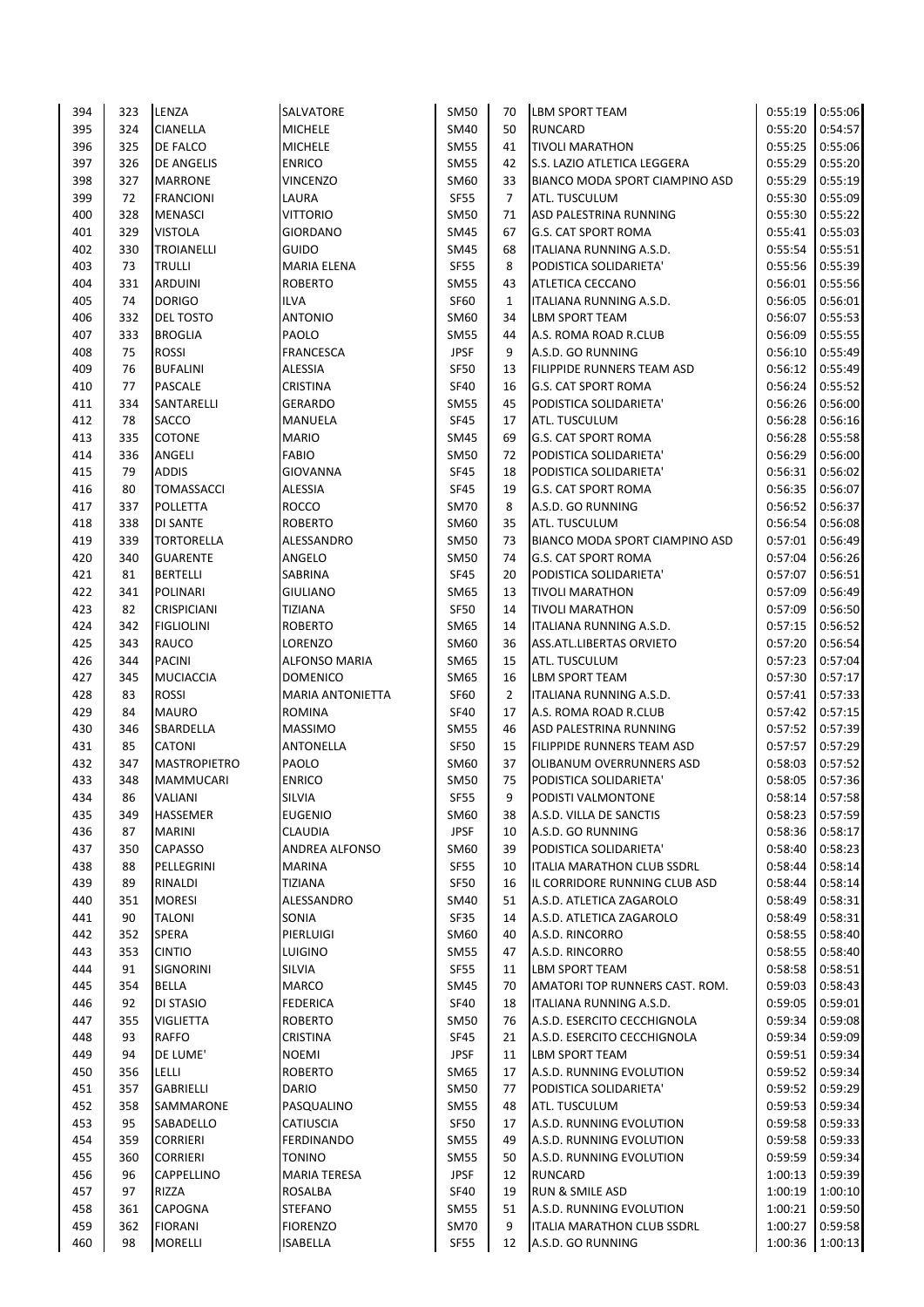| 461 | 363 | DI GIAMMARTINO          | <b>RENATO</b>         | SM55        | 52             | <b>G.S. CAT SPORT ROMA</b>        | 1:00:39 | 1:00:16 |
|-----|-----|-------------------------|-----------------------|-------------|----------------|-----------------------------------|---------|---------|
| 462 | 364 | <b>PLACI</b>            | LUIGI                 | <b>SM35</b> | 26             | A.S.D. GO RUNNING                 | 1:00:42 | 1:00:29 |
| 463 | 365 | ROMITTI                 | PAOLO                 | SM60        | 41             | A.S.D. ATLETICA FRASCATI          | 1:00:48 | 1:00:26 |
| 464 | 99  | CARDARELLI              | VALERIA               | SF35        | 15             | <b>ATLETICA PEGASO</b>            | 1:00:58 | 1:00:32 |
| 465 | 366 | <b>TARULLO</b>          | <b>FERNANDO</b>       | <b>SM55</b> | 53             | A.S.D. GO RUNNING                 | 1:01:05 | 1:00:50 |
| 466 | 367 | ZARATTI                 | PIERINO               | <b>SM70</b> | 10             | A.S.D. RUNNING EVOLUTION          | 1:01:18 | 1:01:08 |
| 467 | 368 | DI BENEDETTO            | <b>GIACOMO</b>        | SM60        | 42             | <b>RUNCARD</b>                    | 1:01:19 | 1:01:09 |
| 468 |     | <b>ROJAS</b>            | ANDREA VIVIANA        | SF35        |                | S.S. LAZIO ATLETICA LEGGERA       | 1:01:19 | 1:01:10 |
|     | 100 |                         |                       |             | 16             |                                   |         |         |
| 469 | 369 | <b>BARBONE</b>          | CARLO                 | SM40        | 52             | A.S.D. ESERCITO CECCHIGNOLA       | 1:01:25 | 1:00:57 |
| 470 | 101 | <b>CICCIOLA</b>         | <b>MARIA PIA</b>      | <b>SF55</b> | 13             | 9,92 RUNNING ASD                  | 1:01:27 | 1:01:00 |
| 471 | 370 | DE VITO                 | <b>LUCA</b>           | SM50        | 78             | G.S. CAT SPORT ROMA               | 1:01:27 | 1:01:19 |
| 472 | 371 | <b>MARCONI</b>          | <b>LUCA</b>           | <b>JPSM</b> | 23             | <b>ATLETICA PEGASO</b>            | 1:01:34 | 1:01:06 |
| 473 | 372 | <b>PARADIES</b>         | <b>FABIO</b>          | <b>JPSM</b> | 24             | <b>G.S. CAT SPORT ROMA</b>        | 1:02:07 | 1:01:36 |
| 474 | 373 | SIMONELLI               | <b>GIULIANO</b>       | <b>SM75</b> | $\mathbf{1}$   | A.S.D. RUNNING EVOLUTION          | 1:02:10 | 1:02:00 |
| 475 | 374 | D'ADAMO                 | <b>MARIO</b>          | <b>SM55</b> | 54             | LBM SPORT TEAM                    | 1:02:11 | 1:01:55 |
| 476 | 102 | <b>FRANGIOLINI</b>      | <b>FRANCESCA</b>      | <b>SF40</b> | 20             | <b>RUNCARD</b>                    | 1:02:19 | 1:01:45 |
| 477 | 103 | CARLIZZA                | <b>MARIA ALBENA</b>   | <b>SF55</b> | 14             | PODISTICA SOLIDARIETA'            | 1:02:19 | 1:02:03 |
| 478 | 375 | MONTELEONE              | <b>GUIDO</b>          | <b>SM45</b> | 71             | A.S.D. GO RUNNING                 | 1:02:32 | 1:02:16 |
| 479 | 376 | PIERONI                 | <b>ALDO</b>           | <b>SM75</b> | $\overline{2}$ | <b>RUNCARD</b>                    | 1:02:48 | 1:02:20 |
|     |     |                         |                       |             |                |                                   |         |         |
| 480 | 377 | <b>BOLOGNA</b>          | MASSIMILIANO          | <b>SM55</b> | 55             | <b>ITALIA MARATHON CLUB SSDRL</b> | 1:02:55 | 1:02:26 |
| 481 | 104 | <b>SERVIDIO</b>         | <b>ROMINA</b>         | <b>SF40</b> | 21             | A.S.D. ATLETICA ZAGAROLO          | 1:03:07 | 1:02:49 |
| 482 | 378 | ROMANO                  | <b>CLAUDIO</b>        | SM60        | 43             | A.S. ROMA ROAD R.CLUB             | 1:03:12 | 1:02:44 |
| 483 | 105 | <b>MANGIONE</b>         | ANTONELLA             | <b>SF50</b> | 18             | A.S.D. GO RUNNING                 | 1:03:15 | 1:02:53 |
| 484 | 106 | <b>FIORAVANTI</b>       | <b>EMANUELA</b>       | <b>SF55</b> | 15             | A.S.D. GO RUNNING                 | 1:03:15 | 1:02:50 |
| 485 | 107 | <b>LUTRARIO</b>         | <b>LUCIA</b>          | <b>SF55</b> | 16             | LBM SPORT TEAM                    | 1:03:19 | 1:02:46 |
| 486 | 379 | <b>ANICETI</b>          | <b>GIOVANNI</b>       | <b>SM70</b> | 11             | LBM SPORT TEAM                    | 1:03:20 | 1:03:05 |
| 487 | 108 | <b>TAPPI</b>            | <b>ELISABETTA</b>     | SF50        | 19             | A.S.D. GO RUNNING                 | 1:03:29 | 1:03:07 |
| 488 | 380 | <b>ASTOLFI</b>          | <b>ROBERTO</b>        | <b>SM50</b> | 79             | A.S.D. VILLA DE SANCTIS           | 1:03:43 | 1:03:12 |
| 489 | 381 | PANETTIERI              | <b>ALBERTO</b>        | SM65        | 18             | A.S.D. VILLA DE SANCTIS           | 1:03:43 | 1:03:13 |
| 490 | 109 | BUCCINNA'               | <b>MARIA</b>          | <b>SF40</b> | 22             | A.S.D. VILLA DE SANCTIS           | 1:03:43 | 1:03:13 |
|     |     |                         |                       |             |                |                                   |         |         |
| 491 | 110 | VANAT                   | OLEKSANDRA            | <b>SF40</b> | 23             | G.S. CAT SPORT ROMA               | 1:04:04 | 1:03:36 |
| 492 | 111 | <b>GIAQUINTO</b>        | VALERIA               | <b>SF55</b> | 17             | A.S.D. ATL. VILLA GUGLIELMI       | 1:04:52 | 1:04:43 |
| 493 | 112 | <b>STRANO</b>           | BARBARA               | <b>SF50</b> | 20             | LBM SPORT TEAM                    | 1:04:55 | 1:04:32 |
| 494 | 382 | LUCARINI                | <b>ROBERTO</b>        | <b>SM55</b> | 56             | G.S. CAT SPORT ROMA               | 1:04:56 | 1:04:33 |
| 495 | 113 | <b>TRETOLA</b>          | <b>MARIA GRAZIA</b>   | <b>SF55</b> | 18             | <b>TUSCOLANA SSD ARL</b>          | 1:05:13 | 1:04:44 |
| 496 | 383 | <b>BERNARDUCCI</b>      | <b>ANTONIO</b>        | <b>SM70</b> | 12             | TIBURTINA RUNNING ROMA A.S.D.     | 1:05:15 | 1:04:40 |
| 497 | 114 | <b>DAIDONE</b>          | ALESSANDRA            | SF45        | 22             | ATL. TUSCULUM                     | 1:05:24 | 1:05:10 |
| 498 | 115 | CARDINALE               | PATRIZIA              | SF70        | $\mathbf{1}$   | ATL. TUSCULUM                     | 1:05:25 | 1:05:13 |
| 499 | 384 | DI MARCELLO             | <b>FABIO</b>          | <b>SM55</b> | 57             | <b>LBM SPORT TEAM</b>             | 1:05:30 | 1:05:16 |
| 500 | 385 | BOBO'                   | <b>MAURO</b>          | SM65        | 19             | <b>MARATHON ROMA CASTELFUSANO</b> | 1:05:35 | 1:05:03 |
| 501 | 386 | SCALAMANDRE'            | CARLO                 | <b>SM55</b> | 58             | PODISTICA SOLIDARIETA'            | 1:05:38 | 1:05:00 |
|     |     |                         |                       |             |                |                                   |         |         |
| 502 | 387 | <b>PICCINNO</b>         | ROSSANO               | <b>SM55</b> | 59             | <b>G.S. CAT SPORT ROMA</b>        | 1:05:55 | 1:05:47 |
| 503 | 388 | <b>MASTROFINI</b>       | ALESSANDRO            | SM60        | 44             | FILIPPIDE RUNNERS TEAM ASD        | 1:06:02 | 1:05:35 |
| 504 | 389 | <b>CECCACCI</b>         | <b>MASSIMO</b>        | <b>SM55</b> | 60             | FILIPPIDE RUNNERS TEAM ASD        | 1:06:03 | 1:05:37 |
| 505 | 116 | <b>FEDELE</b>           | CARMELA               | SF50        | 21             | A.S.D. PIANO MA ARRIVIAMO         | 1:06:15 | 1:06:05 |
| 506 | 390 | <b>MORANDINI ROSSI</b>  | ALESSANDRO            | SM65        | 20             | ATL. TUSCULUM                     | 1:06:19 | 1:05:59 |
| 507 | 391 | <b>MOSCOVINI</b>        | SIMONE                | <b>SM50</b> | 80             | ASD SPARTAN SPORT ACADEMY         | 1:06:21 | 1:05:56 |
| 508 | 392 | PIZZATI                 | <b>GIUSEPPE</b>       | SM60        | 45             | <b>G.S. CAT SPORT ROMA</b>        | 1:06:31 | 1:06:07 |
| 509 | 393 | COCCO                   | <b>GIANRINO</b>       | <b>SM70</b> | 13             | ASD PODISTICA 2007 TORTRETESTE    | 1:07:05 | 1:06:41 |
| 510 | 394 | CASALE                  | <b>GIUSEPPE</b>       | <b>SM75</b> | 3              | ASD PALESTRINA RUNNING            | 1:07:09 | 1:07:05 |
| 511 | 395 | ARDITO                  | <b>GIUSEPPE</b>       | SM60        | 46             | <b>ASD PALESTRINA RUNNING</b>     | 1:07:10 | 1:07:04 |
|     | 396 | <b>NICOLAI</b>          | <b>GIANLUCA</b>       | <b>SM50</b> | 81             |                                   | 1:07:10 |         |
| 512 |     |                         |                       |             |                | A.S.D. RUNNING EVOLUTION          |         | 1:06:46 |
| 513 | 397 | <b>TOMASSI</b>          | <b>SIMONE</b>         | SM35        | 27             | ASD PALESTRINA RUNNING            | 1:07:11 | 1:06:39 |
| 514 | 117 | ANTONICELLI             | ILARIA                | <b>JPSF</b> | 13             | A.S.D. ESERCITO CECCHIGNOLA       | 1:07:20 | 1:07:16 |
| 515 | 118 | <b>GAVILANES GALEAS</b> | JECENIA ARACELLY      | <b>SF40</b> | 24             | G.S. CAT SPORT ROMA               | 1:08:09 | 1:07:47 |
| 516 | 398 | D'ALEMA                 | <b>MARCO</b>          | <b>SM70</b> | 14             | <b>G.S. CAT SPORT ROMA</b>        | 1:08:09 | 1:07:47 |
| 517 | 399 | <b>BACCARI</b>          | <b>FRANCO</b>         | <b>SM70</b> | 15             | <b>ATL. TUSCULUM</b>              | 1:08:13 | 1:07:56 |
| 518 | 400 | <b>CACCIATO</b>         | GIOVANNI              | <b>SM55</b> | 61             | A.S.D. RUNNING EVOLUTION          | 1:08:14 | 1:07:44 |
| 519 | 119 | <b>BASSANESI</b>        | <b>MICHELLE</b>       | SF60        | 3              | <b>RUNCARD</b>                    | 1:08:17 | 1:07:55 |
| 520 | 401 | DE BLASIS               | <b>MARZIO</b>         | SM60        | 47             | A.S.D. VILLA DE SANCTIS           | 1:08:27 | 1:07:50 |
| 521 | 120 | CACCAMO                 | STEFANIA              | <b>SF40</b> | 25             | A.S.D. VILLA DE SANCTIS           | 1:08:28 | 1:07:50 |
| 522 | 402 | <b>BOTTINI</b>          | <b>FABRIZIO</b>       | SM45        | 72             | A.S.D. MAVERICK                   | 1:08:36 | 1:08:11 |
| 523 | 121 |                         |                       |             | 19             |                                   | 1:08:48 |         |
|     |     | CASAGRANDE              | STEFANIA              | SF55        |                | FILIPPIDE RUNNERS TEAM ASD        |         | 1:08:20 |
| 524 | 403 | PERRI                   | <b>GIUSEPPE NELLO</b> | SM60        | 48             | <b>RUNCARD</b>                    | 1:09:33 | 1:09:02 |
| 525 | 122 | <b>IUELE</b>            | <b>FLAVIA</b>         | <b>JPSF</b> | 14             | A.S.D. VILLA DE SANCTIS           | 1:10:10 | 1:09:49 |
| 526 | 404 | RAPONI                  | <b>EMILIANO</b>       | SM40        | 53             | <b>ASD SPARTAN SPORT ACADEMY</b>  | 1:10:28 | 1:09:59 |
| 527 | 405 | <b>MINELLA</b>          | GIACOMO               | SM35        | 28             | <b>G.S. CAT SPORT ROMA</b>        | 1:11:13 | 1:10:42 |